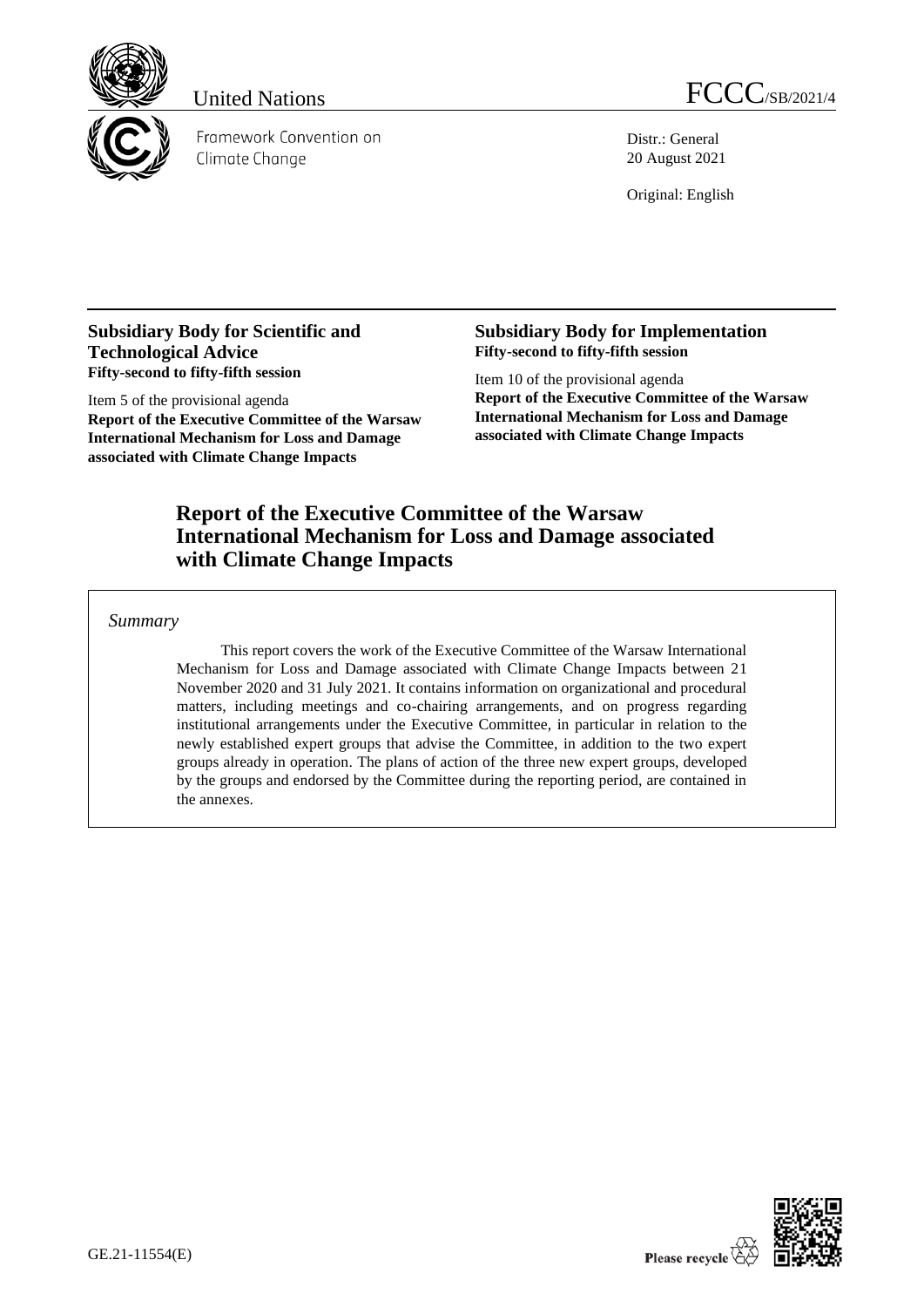# **Abbreviations and acronyms**

| AC                     | <b>Adaptation Committee</b>                                                                                                            |
|------------------------|----------------------------------------------------------------------------------------------------------------------------------------|
| <b>Annex I Party</b>   | Party included in Annex I to the Convention                                                                                            |
| $ASEG*$                | expert group on action and support                                                                                                     |
| <b>CMA</b>             | Conference of the Parties serving as the meeting of the Parties to the Paris<br>Agreement                                              |
| <b>COP</b>             | Conference of the Parties                                                                                                              |
| <b>CTCN</b>            | Climate Technology Centre and Network                                                                                                  |
| ExCom                  | meeting of the Executive Committee of the Warsaw International Mechanism for<br>Loss and Damage associated with Climate Change Impacts |
| <b>FWG</b>             | <b>Facilitative Working Group</b>                                                                                                      |
| <b>GCF</b>             | Green Climate Fund                                                                                                                     |
| <b>LCIPP</b>           | Local Communities and Indigenous Peoples Platform                                                                                      |
| <b>LEG</b>             | Least Developed Countries Expert Group                                                                                                 |
| $NELs*$                | expert group on non-economic losses                                                                                                    |
| non-Annex I Party      | Party not included in Annex I to the Convention                                                                                        |
| <b>PCCB</b>            | Paris Committee on Capacity-building                                                                                                   |
| <b>SCF</b>             | <b>Standing Committee on Finance</b>                                                                                                   |
| $SOEs*$                | expert group on slow onset events                                                                                                      |
| <b>TEC</b>             | <b>Technology Executive Committee</b>                                                                                                  |
| <b>TEG-CRM</b>         | technical expert group on comprehensive risk management                                                                                |
| TFD**                  | task force on displacement                                                                                                             |
| <b>WIM</b>             | Warsaw International Mechanism for Loss and Damage associated with Climate<br>Change Impacts                                           |
| YOUNGO<br>constituency | constituency of youth non-governmental organizations                                                                                   |

<sup>\*</sup> Used only in the figures.

<sup>\*\*</sup> Used only in the figures and in annex I.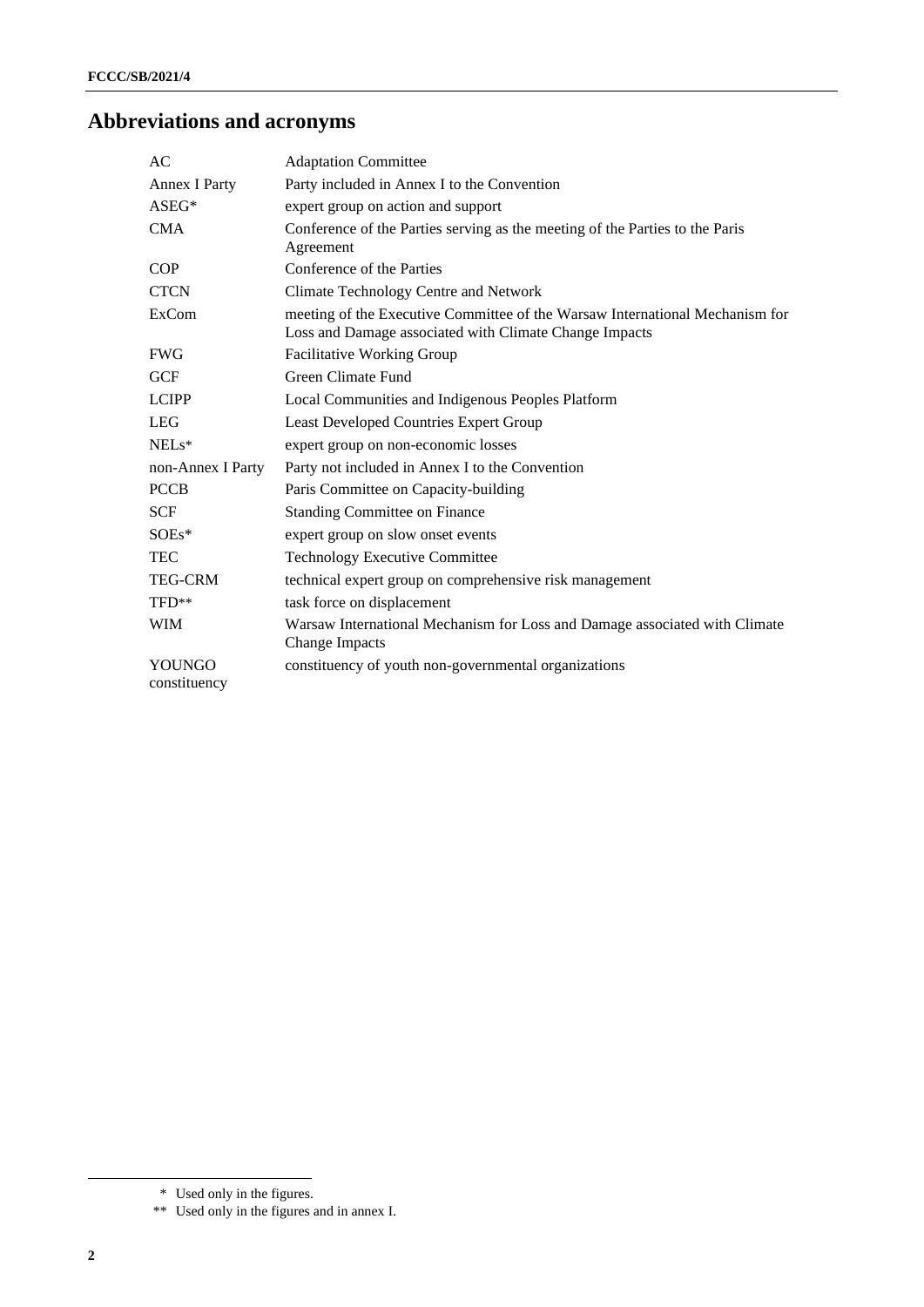# **I. Introduction**

## **A. Mandate**

1. COP 19 established the WIM to address loss and damage associated with the impacts of climate change, including extreme events and slow onset events, in developing countries that are particularly vulnerable to the adverse effects of climate change,<sup>1</sup> and established an executive committee to guide implementation of the functions of the WIM.<sup>2</sup> Article 8, paragraph 2, of the Paris Agreement provides that the WIM shall be subject to the authority and guidance of the CMA.

2. COP 19 requested the WIM Executive Committee to report annually to the COP through the subsidiary bodies and make recommendations, as appropriate.<sup>3</sup>

3. CMA 2 requested the Executive Committee to include in its annual reports information from organizations, bodies, networks and experts that have reported on their progress in providing technical assistance to developing countries under the Santiago network for averting, minimizing and addressing loss and damage associated with the adverse effects of climate change, which was established as part of the WIM. 4

4. Furthermore, COP 22 requested all constituted bodies under the Convention to include in their regular reports information on progress towards integrating a gender perspective into their processes.<sup>5</sup>

## **B. Scope of the report**

5. This document contains information on organizational and procedural matters of the Executive Committee and on progress related to its institutional arrangements made during the reporting period (21 November 2020 to 31 July 2021).

6. Two addenda will follow: one containing details additional to the information in chapter IV below related to provision of technical assistance to developing countries under the Santiago network (FCCC/SB/2021/4/Add.1); and another with substantive information on progress in implementing the five-year rolling workplan of the Executive Committee, including through the work of its expert groups, from 21 November 2020 to 30 September 2021, and on the outcomes of ExCom 14, scheduled to take place from 7 to 24 September 2021 (FCCC/SB/2021/4/Add.2).

### **C. Possible action by the subsidiary bodies**

7. The subsidiary bodies may wish to consider the information contained in this report and its addenda and to recommend draft conclusions or draft decisions on the basis of the work of the Executive Committee for consideration and adoption by the appropriate body or bodies.<sup>6</sup>

<sup>&</sup>lt;sup>1</sup> Decision 2/CP.19, para. 1.

<sup>2</sup> Decision 2/CP.19, para. 2.

<sup>3</sup> Decision 2/CP.19, para. 3.

<sup>4</sup> Decision 2/CMA.2, paras. 43–45.

<sup>5</sup> Decision 21/CP.22, para. 14.

<sup>6</sup> Nothing in this report, including its issuance, prejudices Parties' views or prejudges outcomes on matters related to governance of the WIM.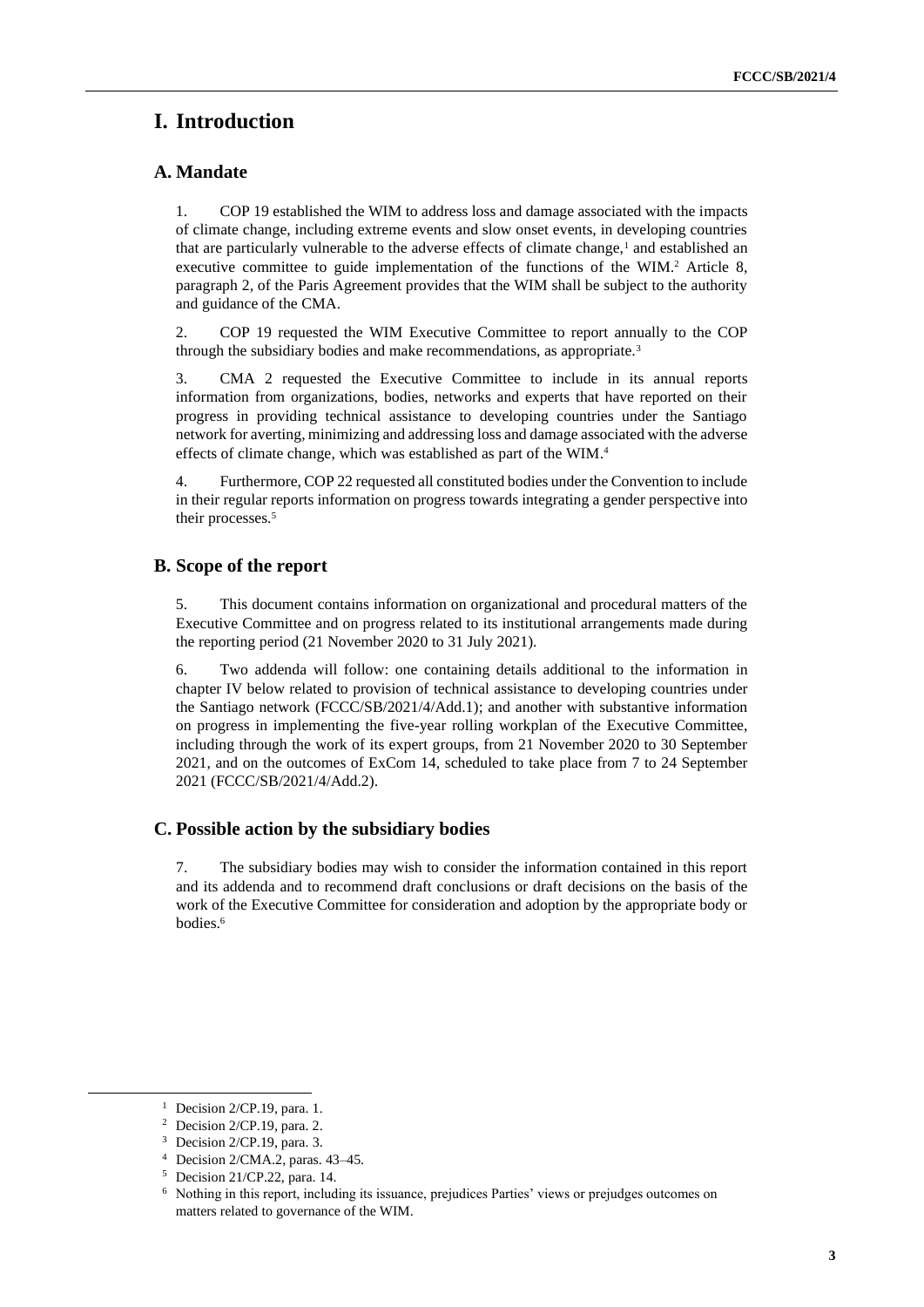## **II. Organizational and procedural matters**

### **A. Meetings and events**

8. ExCom 13 was held from 27 to 30 April 2021. The virtual meeting was open to observers via a live webcast. Recordings of the plenary discussions are available, together with the meeting documents, on the UNFCCC website.<sup>7</sup>

9. The following meetings also took place virtually during the reporting period:

 $(a)$  $1<sup>st</sup>$  meeting of the expert group on non-economic losses, on 15, 17 and 19 March 2021;<sup>8</sup>

 $(b)$ <sup>rd</sup> meeting of the TEG-CRM, on 24 March 2021;<sup>9</sup>

- $(c)$ <sup>st</sup> meeting of the expert group on slow onset events, on 12 and 19 April 2021;<sup>10</sup>
- $(d)$  $<sup>th</sup>$  meeting of the task force on displacement, on 13 April 2021;<sup>11</sup></sup>

 $(e)$  $1<sup>st</sup>$  meeting of the expert group on action and support, on 17, 19 and 27 May 2021;<sup>12</sup>

(f) First session of the  $2<sup>nd</sup>$  meeting of the expert group on action and support, on 19 July 2021. 13

10. In the second half of 2021, the Executive Committee plans to hold:

(a) ExCom 14, from 7 to 24 September (discontinuous);

(b) Two outreach events to engage with loss and damage contact points and UNFCCC national focal points on raising awareness of averting, minimizing and addressing loss and damage at the national level through technical products developed by the Executive Committee and its expert groups, on 14 September;

 $(c)$  The remaining sessions of the  $2<sup>nd</sup>$  meeting of the expert group on action and support, before ExCom 14.

### **B. Modalities and engagement**

#### **1. Chairing arrangements and membership**

11. COP 20 decided that members of the Executive Committee shall serve for a term of two years and be eligible to serve a maximum of two consecutive terms of office.<sup>14</sup> No members were elected during the reporting period. Owing to the postponement of COP 26 as a result of the pandemic, the Bureau of the governing bodies confirmed that the current membership of constituted bodies under the Convention, the Kyoto Protocol and the Paris Agreement may be extended until successors can be appointed or elected.

12. Malcolm Ridout (United Kingdom of Great Britain and Northern Ireland) and Le-Anne Roper (Jamaica), elected at ExCom 12 as Co-Chairs of the Executive Committee to serve for a term of one year, co-led the work of the Committee during the reporting period.

<sup>7</sup> [https://unfccc.int/event/WIMexcom13.](https://unfccc.int/event/WIMexcom13)

<sup>&</sup>lt;sup>8</sup> Se[e https://unfccc.int/event/NELs1](https://unfccc.int/event/NELs1) for the summary of proceedings and other information.

<sup>9</sup> [https://unfccc.int/event/TEG-CRM-3.](https://unfccc.int/event/TEG-CRM-3)

<sup>&</sup>lt;sup>10</sup> Se[e https://unfccc.int/event/SOEs1](https://unfccc.int/event/SOEs1) for the summary of proceedings and other information.

<sup>11</sup> [https://unfccc.int/event/Excom/TFD5.](https://unfccc.int/event/Excom/TFD5)

<sup>&</sup>lt;sup>12</sup> Se[e https://unfccc.int/event/ASEG1](https://unfccc.int/event/ASEG1) for the summary of proceedings and other information.

<sup>13</sup> Se[e https://unfccc.int/event/ASEG2.](https://unfccc.int/event/ASEG2)

<sup>14</sup> Decision 2/CP.20, para. 7.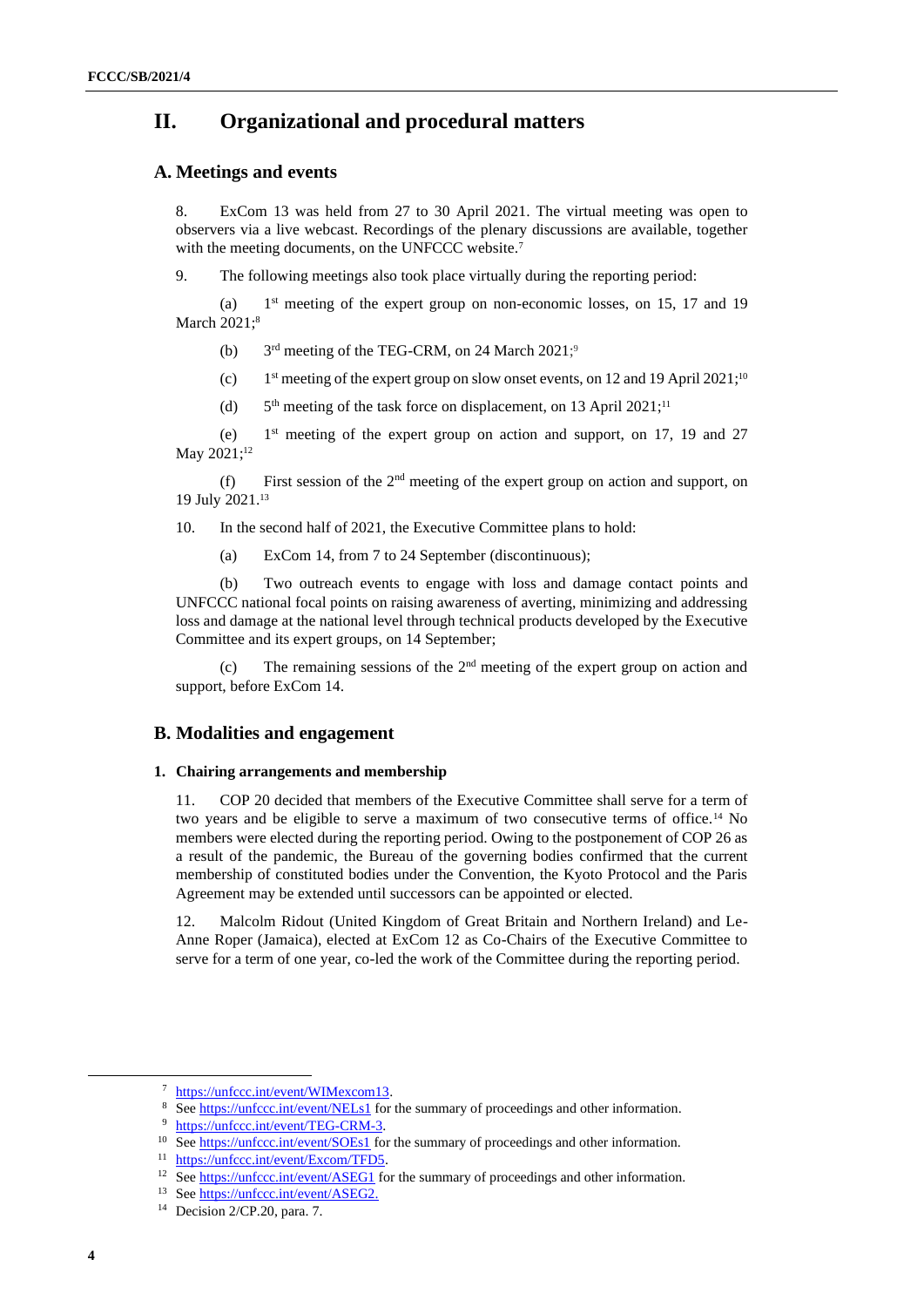#### **2. Progress towards integrating a gender perspective into the work of and processes related to the Executive Committee**

13. Regarding the gender composition of its members, the Executive Committee currently comprises 8 women (4 each from Annex I Parties and non-Annex I Parties) and 12 men. One of the Co-Chairs of the Committee is a woman, achieving gender parity in its leadership. A list of the Committee's members as at 31 July 2021, which includes their membership in the expert groups, is contained in annex  $I$ .<sup>15</sup> See figure 1 for the gender composition of the five expert groups of the Executive Committee.

14. Regarding the participation of women in the regular meetings of the Executive Committee that took place during the reporting period, of the 171 participants at ExCom 13, 54 per cent were women.

15. The five-year rolling workplan of the Executive Committee considers women as one of the segments of the population that, owing to their specific characteristics, are already vulnerable to the impacts of climate change; therefore, gender is taken into account in a crosscutting manner in implementing the workplan (FCCC/SB/2017/1/Add.1, annex, para. 2(b)).

16. To enhance understanding of the gender dimensions of non-economic losses associated with climate change impacts, the Executive Committee has engaged the United Nations Entity for Gender Equality and the Empowerment of Women as a member of the expert group on non-economic losses, which was launched during the reporting period.

#### Figure 1

#### **Gender composition of expert groups of the Executive Committee**



#### **3. Expert groups**

17. The Executive Committee engages as members of its expert groups a total of 67 technical experts who are representatives of external organizations or focal points of relevant bodies that are part of the UNFCCC process. Four Executive Committee members – two from Annex I Parties and two from non-Annex I Parties – are also nominated to each expert group.

<sup>&</sup>lt;sup>15</sup> Or see the membership pages of the Executive Committee and each expert group available via [https://unfccc.int/wim-excom.](https://unfccc.int/wim-excom)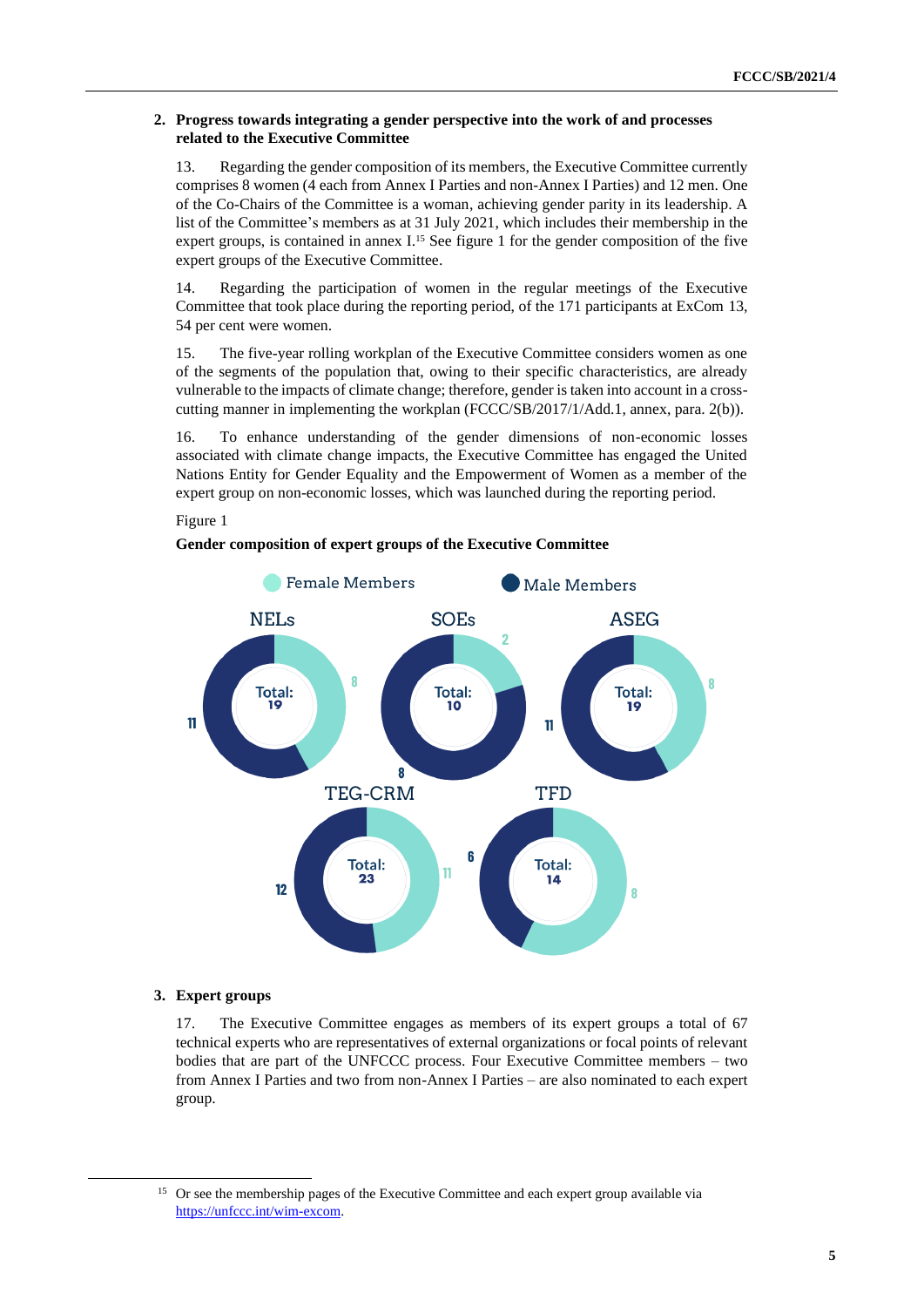#### **(a) Engagement of external entities**

18. Technical experts are nominated to expert groups by relevant organizations or invited by the Executive Committee to become members on the basis of their thematic, regional or transdisciplinary expertise. Additional selection criteria relate to gender and geographic distribution and diversity in organization type. Mindful of the long-term nature of matters related to loss and damage, the Executive Committee actively seeks the youth perspective in undertaking its technical work. The YOUNGO constituency has been a member of the task force on displacement since 2019, and during the reporting period, the Executive Committee engaged the YOUNGO constituency as a member of the expert group on non-economic losses so as to forge a direct channel of collaboration on that topic.

19. Experts contribute thought leadership to the Executive Committee on ways of providing developing countries with the technical support they need for averting, minimizing and addressing the risks that arise from climate change impacts. In keeping with the broad nature of thematic areas under the WIM, external expert members of the groups have wideranging expertise covering adaptation, agriculture and land management, cultural heritage conservation, development, disaster risk management (including insurance), education, environment and biodiversity conservation, finance, food security, gender mainstreaming, humanitarian affairs, human mobility, indigenous peoples' matters, and systematic observation and climate services.

20. The Executive Committee leverages the wealth of existing data, information and knowledge accumulated by the communities of practice associated with these expert members, as well as the modalities and procedures already in place for providing relevant technical support, to assist developing countries in managing risks in specific sectors, systems and regions. Similarly, technical expert members act within their communities to catalyse the integration of loss and damage perspectives into knowledge management and other activities.

#### **(b) Engagement of constituted bodies**

21. The Executive Committee invites representatives of relevant constituted bodies to become members of its expert groups in order to improve the coherence of support provided under the Convention and the Paris Agreement for actions relevant to averting, minimizing and addressing loss and damage associated with climate change impacts. This engagement opens direct channels of communication that enable a timely information flow to advance specific areas of work This collaboration modality also increases the accessibility of information on loss and damage synthesized by the Executive Committee to other constituted bodies – information that can inform and ultimately enhance synergies in their work.

22. During the reporting period, the Executive Committee engaged the CTCN, the LCIPP FWG, the PCCB, the SCF and the TEC as members of its expert groups, and reinforced its engagement with the AC and the LEG (see the table below for details).

#### **Constituted body members of the expert groups of the Warsaw International Mechanism Executive Committee**

| Constituted body | <b>Expert groups of the Executive Committee</b>                 |
|------------------|-----------------------------------------------------------------|
| AC               | Task force on displacement, expert group on non-economic losses |
| <b>CTCN</b>      | Expert group on action and support                              |
| LCIPP FWG        | Expert group on non-economic losses                             |
| <b>LEG</b>       | Task force on displacement, expert group on non-economic losses |
|                  |                                                                 |
| <b>PCCB</b>      | Expert group on action and support                              |
| <b>SCF</b>       | Expert group on action and support                              |
| <b>TEC</b>       | Expert group on action and support                              |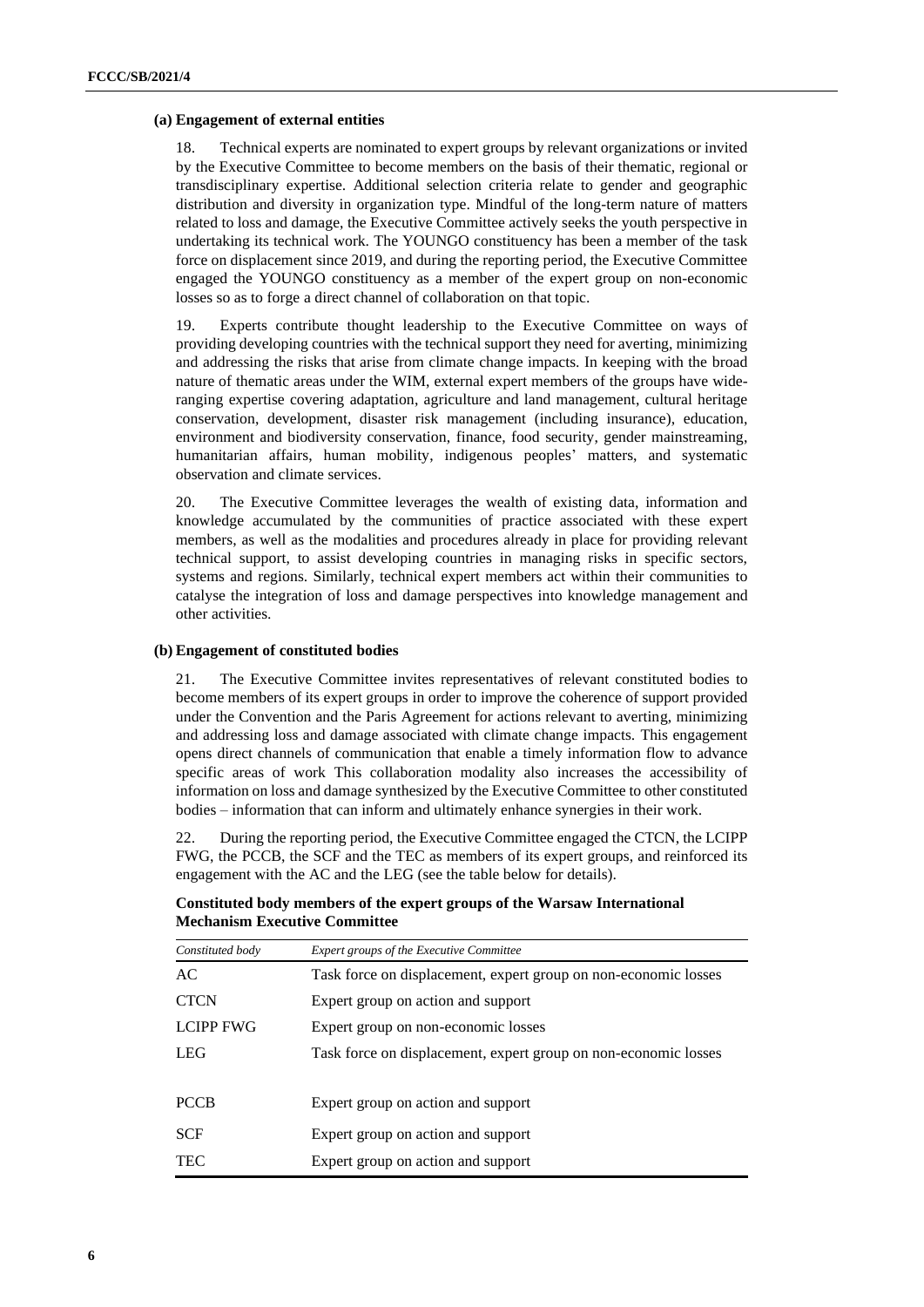## **III. Institutional arrangements under the Executive Committee**

23. The Executive Committee may establish expert groups, subcommittees, panels, thematic advisory groups or task-focused ad hoc working groups to help it guide implementation of the WIM (see figure 2). <sup>16</sup> Each expert group has a plan of action via which it assists the Executive Committee in fulfilling mandates from the COP or the CMA and undertaking activities under the strategic workstreams of the Committee's five-year rolling workplan.<sup>17</sup> Expert groups develop their draft rolling plans of action at their first meeting.

24. During the reporting period, the Executive Committee operationalized three expert groups, focusing on slow onset events, non-economic losses, and action and support respectively. The Committee endorsed the draft plans of action of the expert groups on slow onset events and non-economic losses at ExCom 13 and that of the expert group on action and support intersessionally, by virtual means, on 25 June 2021.

25. With the launch of the three new expert groups, the Executive Committee has now established a foundation of expertise corresponding to all five strategic workstreams of its five-year rolling workplan<sup>18</sup>. Organizational details of the new expert groups are presented in the remainder of this chapter (III.A–C below).



#### **Expert groups of the Warsaw International Mechanism Executive Committee**





#### **A. Expert group on slow onset events**

26. During the reporting period, the Executive Committee invited eight experts to join this group and thereby assist in implementing strategic workstream (a) of its five-year rolling workplan and other mandates related to slow onset events. <sup>19</sup> The Committee held the first meeting of the group, comprising two live face-to-face sessions, to develop its plan of action (contained in annex II). 20

<sup>16</sup> Decision 2/CP.20, para. 8.

<sup>&</sup>lt;sup>17</sup> The plan of action of each expert group is available from the group's landing page, accessible via [https://unfccc.int/wim-excom.](https://unfccc.int/wim-excom) 

<sup>18</sup> Available a[t https://unfccc.int/process/bodies/constituted-bodies/executive-committee-of-the-warsaw](https://unfccc.int/process/bodies/constituted-bodies/executive-committee-of-the-warsaw-international-mechanism-for-loss-and-damage-wim-excom/workplan)[international-mechanism-for-loss-and-damage-wim-excom/workplan.](https://unfccc.int/process/bodies/constituted-bodies/executive-committee-of-the-warsaw-international-mechanism-for-loss-and-damage-wim-excom/workplan)

<sup>&</sup>lt;sup>19</sup> Slow onset events are the risks and impacts associated with increasing temperatures, desertification, loss of biodiversity, land and forest degradation, glacial retreat and related impacts, ocean acidification, sea level rise and salinization.

<sup>&</sup>lt;sup>20</sup> Available a[t https://unfccc.int/sites/default/files/resource/TOR\\_slow\\_onset\\_events.pdf.](https://unfccc.int/sites/default/files/resource/TOR_slow_onset_events.pdf)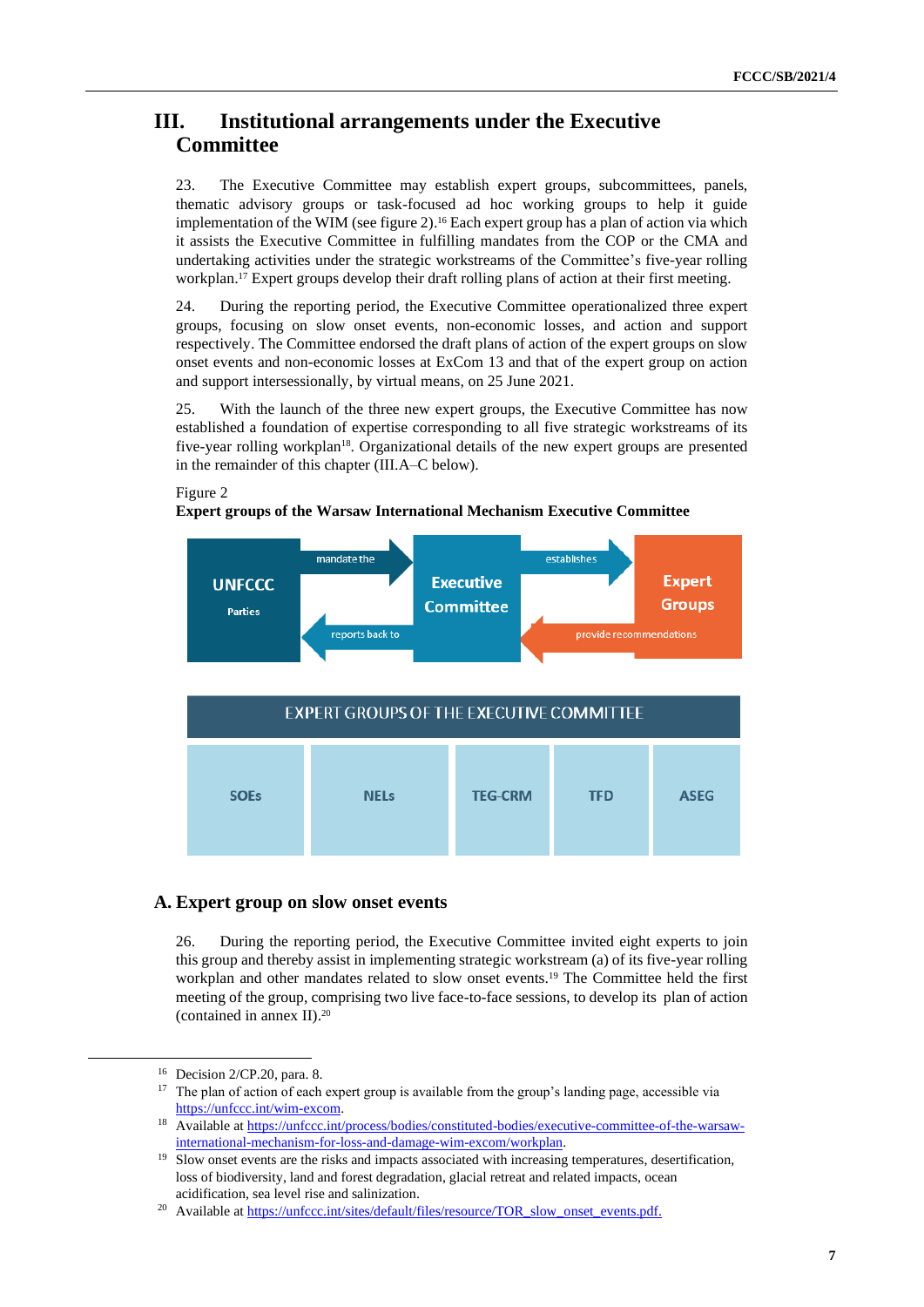27. Given the urgent need to raise awareness of the far-reaching impacts on livelihoods and economies from interrelated processes (e.g. salinization) and cascading impacts on key systems that lead to loss or damage (e.g. loss of biodiversity, land degradation, urban water scarcity, and losses from human mobility induced by these slow onset impacts), the initial phase of the group's rolling plan of action focuses on glacier retreat, sea level rise and salinization, and desertification. The overarching aim of the first phase of the plan of action is to identify, explore and promote potential policies that could advance efforts in addressing these three slow onset events.

28. The expert group thus issued a public call to identify ideas for innovative and impactful policies linked to the three slow onset events including existing solutions that hold promise for wide application and those that could lead to significant outcomes if implemented at scale. <sup>21</sup> A selection of these ideas will be showcased at relevant events. The group's next action item involves providing advice and support for integrating these policy ideas and solutions into work under the WIM and in national planning and policymaking processes.

#### **B. Expert group on non-economic losses**

29. During the reporting period, the Executive Committee invited eight experts and two organizations to join this group and thereby assist in implementing strategic workstream (b) of its five-year rolling workplan and other mandates related to non-economic losses. The Committee held the first meeting of the group, comprising three live face-to-face sessions and work via a dedicated online collaboration platform, to develop its plan of action (contained in annex IV).

30. The expert group underlined the importance of clarifying how countries are currently addressing different types of non-economic losses, including associated reporting and knowledge-sharing processes and profiling the target audience of the technical outputs of the group in order to scope further needs and ensure the group will add value in this space. The discussions at its first meeting pointed to the need to identify networks and partnerships that the group could leverage in co-producing knowledge products for dissemination through established outreach channels and in collaboratively organizing capacity-building events.

31. The plan of action has three clusters around which the mandated activities, as set out in the group's terms of reference,<sup>22</sup> are organized: (1) conducting a stocktake of data, tools and knowledge; (2) raising awareness and devising outreach and support strategies; and (3) enhancing technical capacity and catalysing support, including by developing technical guides.

32. The group plans to develop recommendations and provide them to the Executive Committee in 2022. These recommendations will be based on the results from implementing the group's rolling plan of action.

#### **C. Expert group on action and support**

33. During the reporting period, the Executive Committee invited 14 organizations to join this group and thereby assist in implementing strategic workstream (e) of its five-year rolling workplan and other mandates related to action and support. The Committee held the first meeting of the group, comprising three live face-to-face sessions and work via a dedicated online collaboration platform, to develop its plan of action (contained in annex III).

34. In elaborating its draft rolling plan of action, the group first compiled an inventory of relevant ongoing or planned work by technical expert members' affiliated organizations relating to action and support for averting, minimizing and addressing loss and damage. Given the significant amount of this work, the plan of action was designed to reduce shortcomings or close gaps in existing action and support while avoiding duplication of

<sup>&</sup>lt;sup>21</sup> [https://unfccc.int/topics/adaptation-and-resilience/workstreams/loss-and-damage-ld/executive](https://unfccc.int/topics/adaptation-and-resilience/workstreams/loss-and-damage-ld/executive-committee-of-the-warsaw-international-mechanism-for-loss-and-damage/global-call-for-innovative-policy-solutions-in-averting-minimizing-and-addressing-loss-and-damage)[committee-of-the-warsaw-international-mechanism-for-loss-and-damage/global-call-for-innovative](https://unfccc.int/topics/adaptation-and-resilience/workstreams/loss-and-damage-ld/executive-committee-of-the-warsaw-international-mechanism-for-loss-and-damage/global-call-for-innovative-policy-solutions-in-averting-minimizing-and-addressing-loss-and-damage)[policy-solutions-in-averting-minimizing-and-addressing-loss-and-damage.](https://unfccc.int/topics/adaptation-and-resilience/workstreams/loss-and-damage-ld/executive-committee-of-the-warsaw-international-mechanism-for-loss-and-damage/global-call-for-innovative-policy-solutions-in-averting-minimizing-and-addressing-loss-and-damage)

<sup>&</sup>lt;sup>22</sup> Available a[t https://unfccc.int/sites/default/files/resource/TOR\\_non-economic\\_losses.pdf.](https://unfccc.int/sites/default/files/resource/TOR_non-economic_losses.pdf)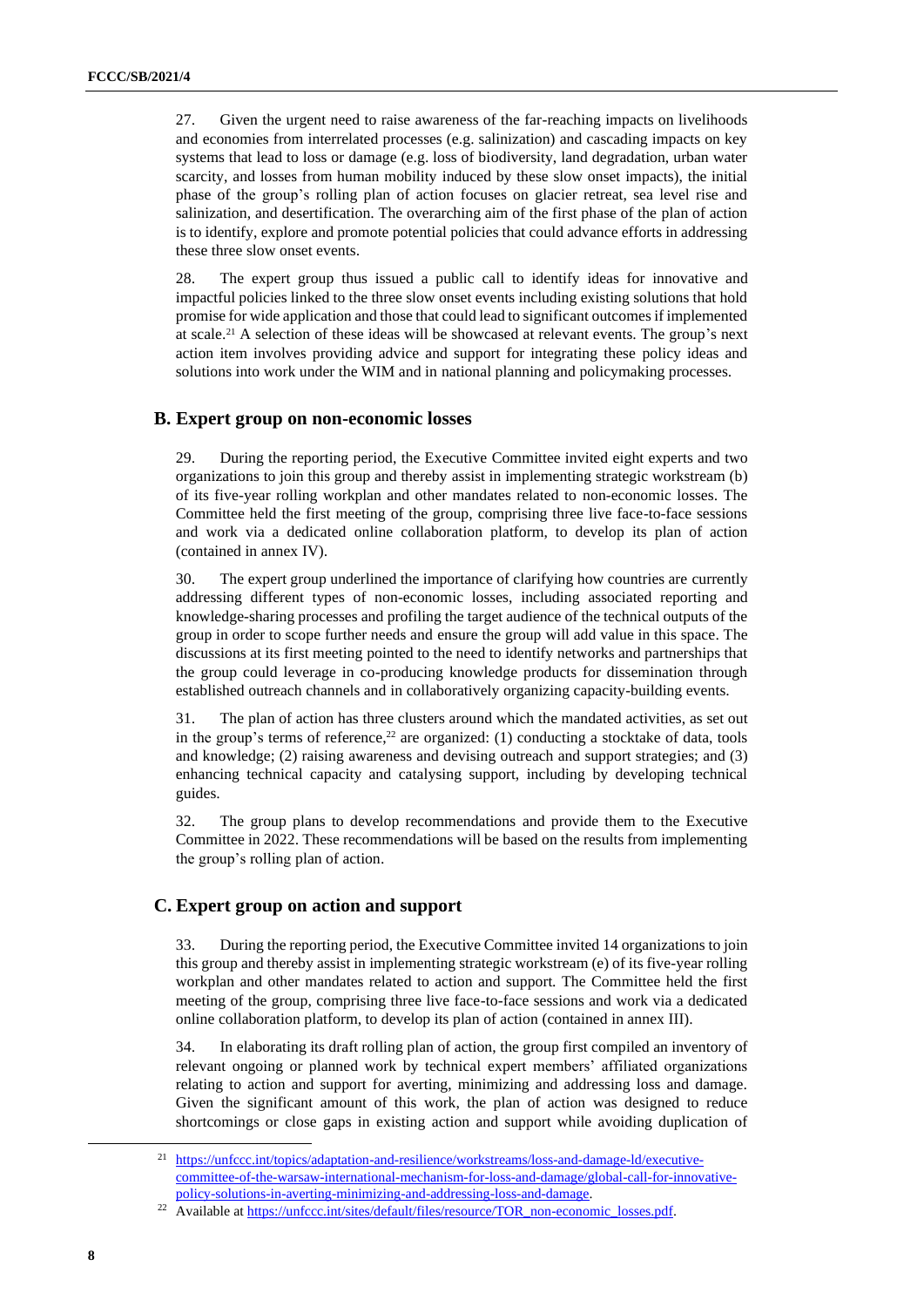effort. The indicative time frame for producing outputs by the group aligns with existing relevant processes, for instance, with the annual process of the SCF and respective timelines for providing inputs to the draft guidance to the operating entities of the Financial Mechanism and developing recommendations for the Executive Committee for consideration by Parties.

35. Owing to time constraints, the group could not complete its deliberations on some activities during its first meeting, including on potential topics for scope of work (c) (technical guides) in the group's terms of reference and areas of collaboration with other constituted bodies and organizations under scope of work  $(d)$ .<sup>23</sup> For these activities, the group compiled for its use in future discussions initial ideas that could inform implementation of the draft plan of action. The group also plans to maintain the inventory mentioned in paragraph 34 above on a rolling basis and use it as a source of information for the group to draw on in implementing its activities.

## **IV. Information reported by organizations providing technical assistance to developing countries under the Santiago network**

36. CMA 2 established, as part of the WIM, the Santiago network for averting, minimizing and addressing loss and damage associated with the adverse effects of climate change to catalyse the technical assistance of relevant organizations, bodies, networks and experts for the implementation of relevant approaches at the local, national and regional level in developing countries that are particularly vulnerable to the adverse effects of climate change, and invited those organizations, bodies, networks and experts to report on their progress to the Executive Committee. Furthermore, it requested the Executive Committee to include in its annual reports relevant information from the organizations, bodies, networks and experts that have reported on their progress.<sup>24</sup>

37. As at 30 July, information has been submitted by the Food and Agriculture Organization of the United Nations, the United Nations Environment Programme, the United Nations Office for Disaster Risk Reduction, and the World Food Programme. <sup>25</sup> An addendum to this report will provide details on the information submitted by these organizations (see para. 6 above).

<sup>23</sup> The terms of reference are available at [https://unfccc.int/sites/default/files/resource/TOR\\_action\\_and\\_support.pdf.](https://unfccc.int/sites/default/files/resource/TOR_action_and_support.pdf)

<sup>24</sup> Decision 2/CMA.2, paras. 43–45.

<sup>&</sup>lt;sup>25</sup> Available a[t https://www4.unfccc.int/sites/submissionsstaging/Pages/Home.aspx.](https://www4.unfccc.int/sites/submissionsstaging/Pages/Home.aspx)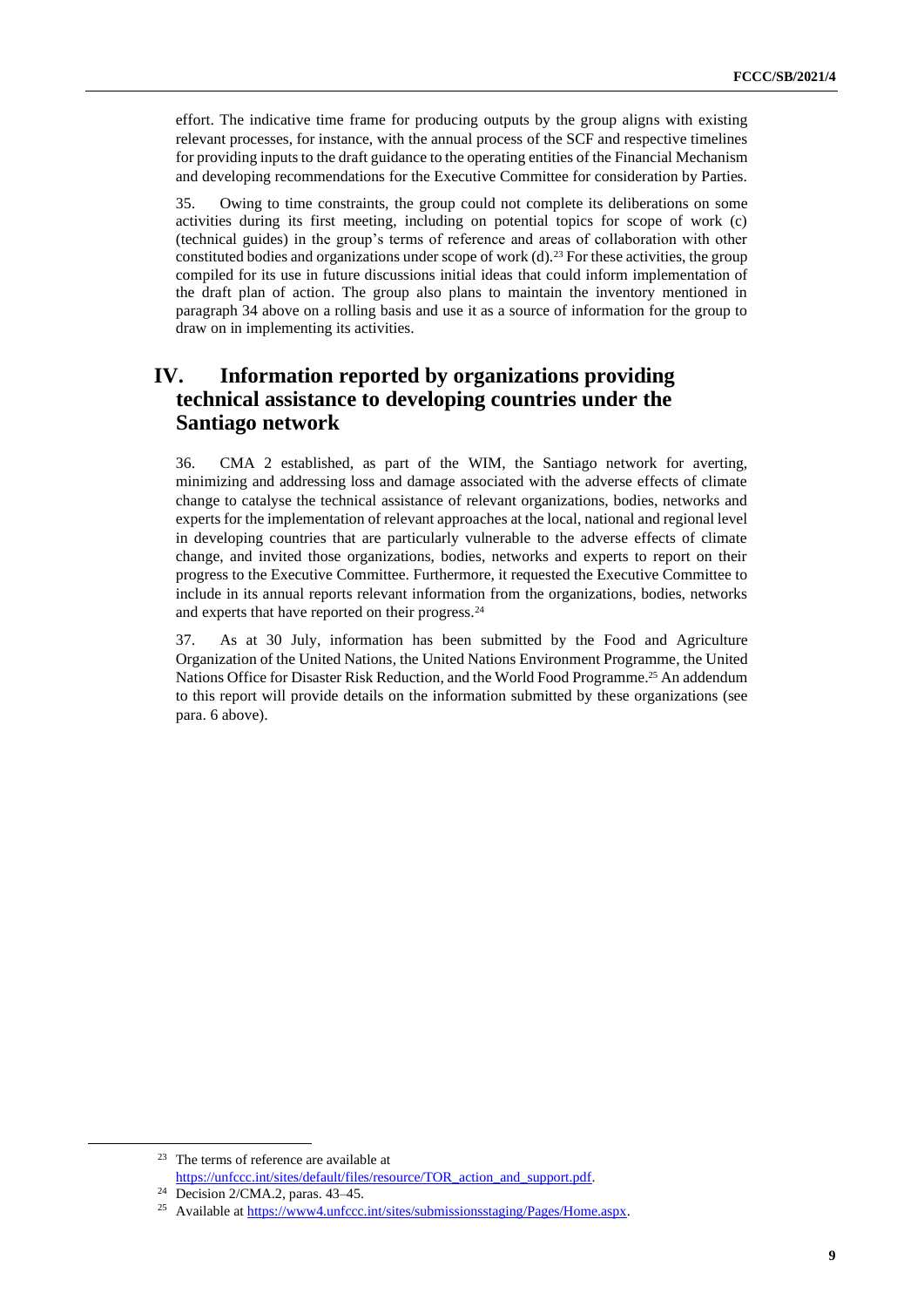## **Annex I**

# **Members of the Executive Committee of the Warsaw International Mechanism and the expert groups they serve, as at July 2021**

[English only]

| Member                               | Constituency/group                                                   | Party                                                      | Expert group                             |
|--------------------------------------|----------------------------------------------------------------------|------------------------------------------------------------|------------------------------------------|
| Alpha Kaloga                         | Non-Annex I<br>Parties/African States                                | Guinea                                                     | Action and support                       |
| Dawn Pierre-<br>Nathoniel            | <b>Non-Annex I Parties</b>                                           | Saint Lucia                                                | Action and support                       |
| Farhan Akhtar                        | <b>Annex I Parties</b>                                               | United States of<br>America                                | Action and support                       |
| Jelena Milos                         | <b>Annex I Parties</b>                                               | European Union                                             | Action and support                       |
| <b>Adao Soares</b><br><b>Barbosa</b> | Non-Annex I Parties/least<br>developed countries                     | Timor-Leste                                                | Non-economic losses                      |
| Jerome Ilagan                        | <b>Non-Annex I Parties</b>                                           | Philippines                                                | Non-economic losses/slow<br>onset events |
| Kajsa Fernström<br>Nåtby             | <b>Annex I Parties</b>                                               | Sweden                                                     | Non-economic losses                      |
| Valeriy Sedyakin                     | <b>Annex I Parties</b>                                               | <b>Russian Federation</b>                                  | Non-economic losses                      |
| Antonio Canas                        | Non-Annex I Parties/Latin<br>American and Caribbean<br>States        | El Salvador                                                | Slow onset events                        |
| Muhammad<br>Imran Khan               | Non-Annex I Parties/Asia-<br>Pacific States                          | Pakistan                                                   | Slow onset events                        |
| Malcolm Ridout                       | <b>Annex I Parties</b>                                               | United Kingdom of<br>Great Britain and<br>Northern Ireland | Slow onset events                        |
| Penehuro Lefale                      | <b>Annex I Parties</b>                                               | New Zealand                                                | Slow onset events                        |
| Nedal Katbeh-<br>Bader               | <b>Non-Annex I Parties</b>                                           | <b>State of Palestine</b>                                  | TEG-CRM                                  |
| Le-Anne Roper                        | Non-Annex I Parties/Latin<br>American and Caribbean<br><b>States</b> | Jamaica                                                    | <b>TEG-CRM</b>                           |
| Viktoriia Shtets                     | <b>Annex I Parties</b>                                               | Ukraine                                                    | <b>TEG-CRM</b>                           |
| Alfonso Pino<br>Maeso                | <b>Annex I Parties</b>                                               | Spain                                                      | <b>TEG-CRM</b>                           |
| Pepetua Election<br>Latasi           | Non-Annex I Parties/Asia-<br>Pacific States                          | Tuvalu                                                     | <b>TFD</b>                               |
| Sumaya<br>Zakieldeen                 | Non-Annex I<br>Parties/African States                                | Sudan                                                      | <b>TFD</b>                               |
| Cornelia Jäger                       | <b>Annex I Parties</b>                                               | Austria                                                    | <b>TFD</b>                               |
| <b>Russell Miles</b>                 | <b>Annex I Parties</b>                                               | Australia                                                  | <b>TFD</b>                               |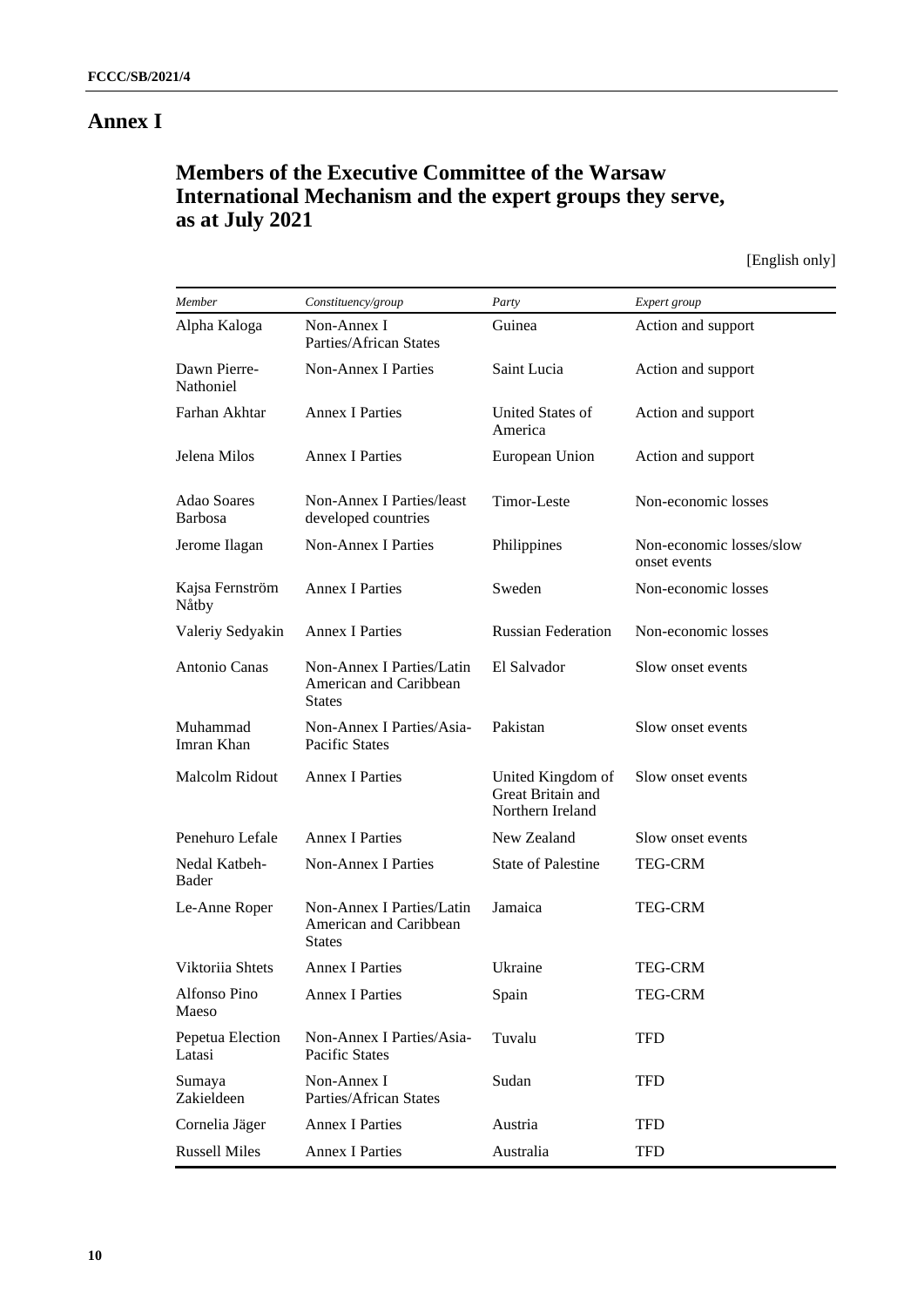## **Annex II**

## **Expert group on slow onset events: rolling plan of action**

1. At its 1<sup>st</sup> meeting, the expert group on slow onset events decided to take the following overarching approach to its first rolling plan of action.

2. Recognizing the far-reaching impacts of slow onset events on livelihoods and economies, which can manifest simultaneously in different territories and landscapes, the expert group will focus the initial phase of its first rolling plan of action on selected waterrelated slow onset events: glacial retreat, sea level rise, and desertification. In doing so, related processes such as salinization and cascading effects that impact, for example, agricultural practice and lead to issues such as loss of biodiversity, land degradation, water scarcity in urban and other contexts, and human mobility will be taken into account.

3. The aim of the initial phase of the plan of action will be to identify (1) examples of projected compound risks and impacts associated with the selected slow onset events on livelihoods in varying contexts in developing countries that are particularly vulnerable to the adverse effects of climate change; and (2) steps that governments can take to respond to these risks in a timely manner, taking into account regional particularities, traditional knowledge and local practices.

- 4. The thematic lead/co-leads are as follows:
	- (a) **Glacial retreat**: Ruben Basantes/Parashram Jakappa Patil
	- (b) **Sea level rise**: Jaroslav Mysiak/Albert Salamanca and Akhilesh Surjan
	- (c) **Desertification**: Bettina Koelle/Musonda Mumba and Akhilesh Surjan

5. The expert group will review the progress of its plan of action annually and update and/or adjust it as needed.

**Rolling plan of action**

| No. | Activity                                                                                                                                                                                                                                                                                                                                                                                                                   | Indicative timeline                |
|-----|----------------------------------------------------------------------------------------------------------------------------------------------------------------------------------------------------------------------------------------------------------------------------------------------------------------------------------------------------------------------------------------------------------------------------|------------------------------------|
| 1.  | Convene three expert meetings to unpack the impacts on livelihoods and implications for<br>critical systems of sea level rise, salinization, glacial retreat and desertification, and for<br>experts to 'pitch' policy and practical solutions:                                                                                                                                                                            | By the end of<br>September<br>2021 |
|     | - Desk review and/or targeted stocktaking exercise to complement and/or support the<br>findings from the expert meetings. This will include reviewing special journal issue<br>articles on slow onset events, national adaptation plans, nationally determined<br>contributions, knowledge products under the Nairobi work programme on impacts,<br>vulnerability and adaptation to climate change and work under the WIM. |                                    |
|     | Deliverables: compilation of data and information; mapping of key stakeholders.                                                                                                                                                                                                                                                                                                                                            |                                    |
| 2.  | Develop scenarios, guidance and/or strategy in relation to the steps necessary to understand<br>and plan for practical action and policy responses to the impacts and implications unpacked<br>under activity 1:                                                                                                                                                                                                           | Second half of<br>2021 onward      |
|     | - At the regional, national and community level;                                                                                                                                                                                                                                                                                                                                                                           |                                    |
|     | - Taking into account the full spectrum of the climate risk management process:<br>impact assessment and identification of options for reducing negative impacts;<br>practical solutions to manage risks; assessment of capacity gaps and needs;<br>identification of resources, including finance, for implementing solutions;                                                                                            |                                    |
|     | - Possibly using a case study approach.                                                                                                                                                                                                                                                                                                                                                                                    |                                    |
|     | Deliverables: key messages and/or pitch; guidance material; webinars and other types of<br>learning events; catalogue of approaches; set of recommendations for targeted stakeholders<br>(possibly in response to specific requests).                                                                                                                                                                                      |                                    |
| 3.  | Provide technical advice and support to developing countries on integrating consideration of<br>impacts associated with slow onset events and applicable responses into national planning<br>and policymaking processes, taking into account regional particularities, traditional<br>knowledge and local practices.                                                                                                       | 2022 onward                        |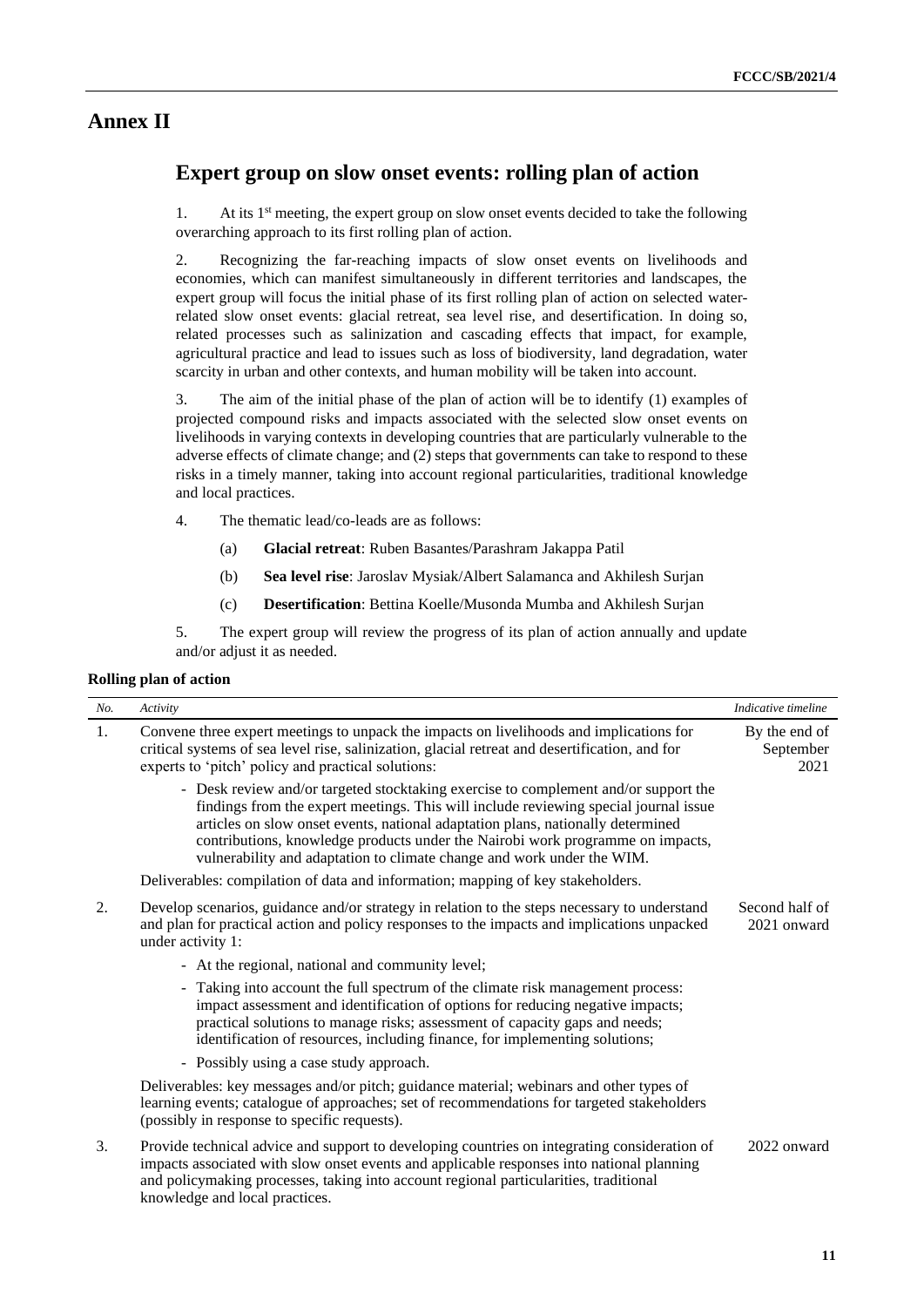| No. | Activity                                                                                                                                                         | Indicative timeline |
|-----|------------------------------------------------------------------------------------------------------------------------------------------------------------------|---------------------|
|     | Activities from the terms of reference of the expert group to be further defined:                                                                                | To be               |
|     | - Define topics of the technical guides of the expert group (to be endorsed by the<br>Executive Committee, which should suggest additional topics as necessary); | determined          |
|     | - Produce $\text{guide}(s)$ .                                                                                                                                    |                     |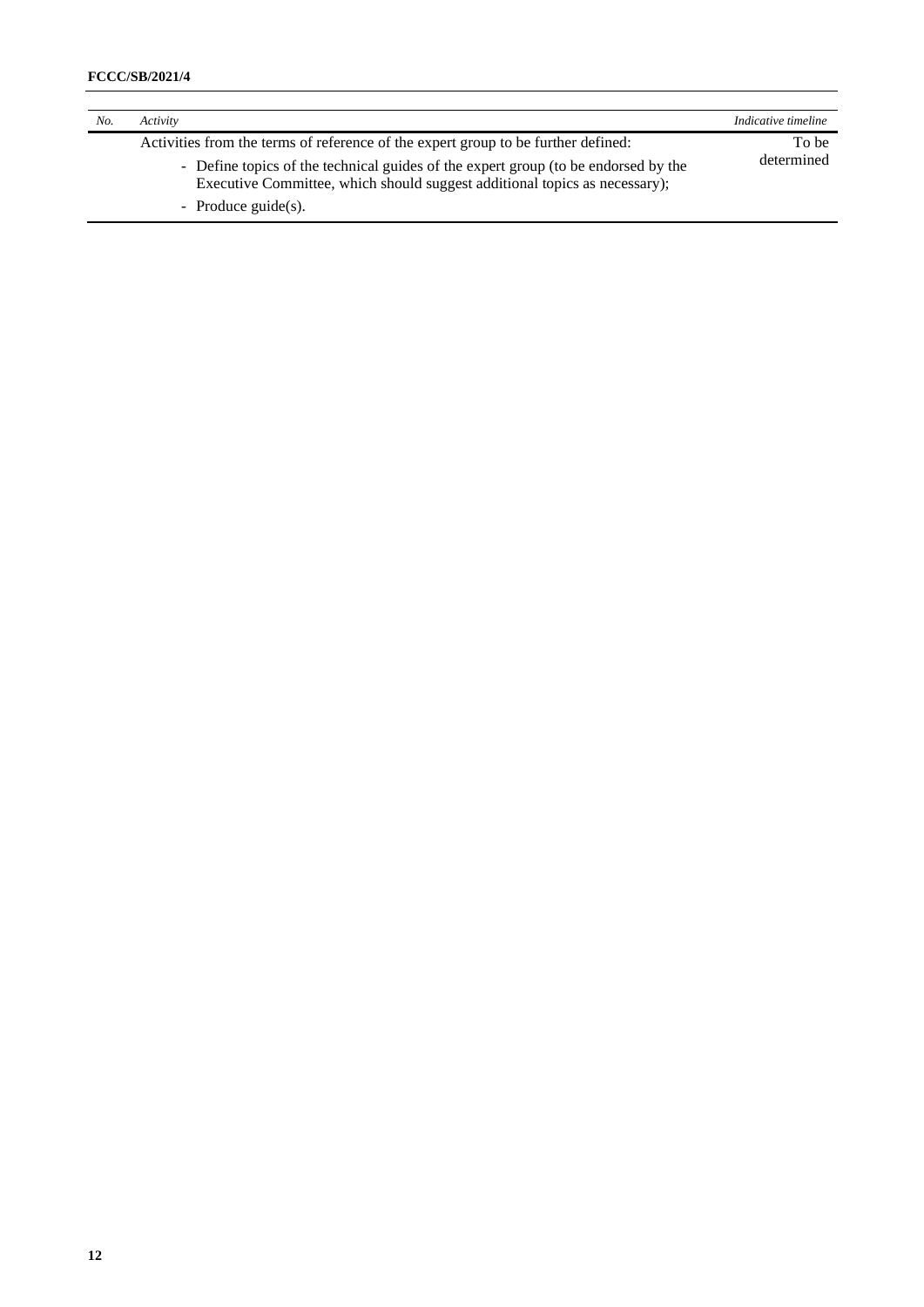# **Annex III**

# **Expert group on action and support: rolling plan of action**

| Scope of work as per the terms of reference of the<br>expert group on action and support                                                                                                                                                                                                                                                                                                                                                                                                                                                                                     | Products/outputs                                                                                                                                                                                                                                                                                                                                                                        | Indicative time frame for<br>producing outputs                                                                                                          | Indicative steps towards delivering products/outputs                                                                                                                                                                                                                                                                                                                                                                                                                                                                                                                                                                                                                           |
|------------------------------------------------------------------------------------------------------------------------------------------------------------------------------------------------------------------------------------------------------------------------------------------------------------------------------------------------------------------------------------------------------------------------------------------------------------------------------------------------------------------------------------------------------------------------------|-----------------------------------------------------------------------------------------------------------------------------------------------------------------------------------------------------------------------------------------------------------------------------------------------------------------------------------------------------------------------------------------|---------------------------------------------------------------------------------------------------------------------------------------------------------|--------------------------------------------------------------------------------------------------------------------------------------------------------------------------------------------------------------------------------------------------------------------------------------------------------------------------------------------------------------------------------------------------------------------------------------------------------------------------------------------------------------------------------------------------------------------------------------------------------------------------------------------------------------------------------|
| a.1) Activities referred to in paragraph 37 of<br>decision 2/CMA.2: Executive Committee to<br>further engage and strengthen its dialogue<br>with the SCF by providing input in line with<br>decision $2/CP.19$ , paragraph $5(c)(ii)$ , to the<br>SCF when, in accordance with its mandate,<br>it provides information, recommendations<br>and draft guidance relating to the operating<br>entities of the Financial Mechanism under<br>the Convention and the Paris Agreement, as<br>appropriate<br>Co-leads: Diann Black-Layne, Randy<br>Caruso                            | Written inputs to draft guidance<br>$\bullet$<br>relating to the operating entities of the<br>Financial Mechanism under the<br>Convention and the Paris Agreement,<br>as appropriate, on financial matters<br>related to loss and damage (inputs to be<br>forwarded to the Executive Committee)                                                                                         | Aligned with the annual<br>process and timeline of<br>the SCF providing inputs<br>to the draft guidance<br>(usually in September-<br>October each year) | Compile written inputs from members of the<br>$\bullet$<br>expert group on action and support on the basis<br>of the products/outputs under $(a.2)$ – $(f)$ of this<br>rolling plan of action<br>Consider this matter under a standing agenda<br>$\bullet$<br>item during regular meetings of the expert<br>group on action and support with appointed<br>SCF representatives of Parties included in<br>Annex I to the Convention and Parties not<br>included in Annex I to the Convention                                                                                                                                                                                     |
| a.2) Activities referred to in paragraph 39 of<br>decision 2/CMA.2: Executive Committee, in<br>collaboration with the GCF, as an operating<br>entity of the Financial Mechanism, to clarify<br>how developing country Parties may access<br>funding from the GCF for the development<br>of funding proposals related to the strategic<br>workstreams of the five-year rolling<br>workplan of the Executive Committee,<br>consistently with paragraph 38 of that<br>decision, and to include information thereon<br>in its annual reports<br>Co-leads: Mark Bynoe, Rajiv Garg | Periodic summary of the types of<br>project funded by the GCF related to<br>the strategic workstreams of the five-<br>year rolling workplan and of the<br>financial instruments used to fund them<br>Compilation of lessons learned, good<br>$\bullet$<br>practices and challenges related to the<br>GCF investments identified above<br>Range of sample funding proposals<br>$\bullet$ | Initially by September<br>2021 and updated<br>annually thereafter<br>Initially by September<br>2021 and updated<br>annually thereafter<br>2022          | Use the workstreams of the five-year rolling<br>workplan as a basis for identifying GCF<br>investments related to averting, minimizing and<br>addressing loss and damage (with inputs from<br>other WIM expert groups and the GCF<br>secretariat, as appropriate)<br>Compile and analyse GCF investment<br>activities/financial instruments related to the<br>strategic workstreams and identify lessons<br>learned, good practices, areas for replication<br>and scaling up, and gaps on the basis of project<br>reviews and information from countries and<br>stakeholders (including via the activities set out<br>under $(d)$ – $(f)$ of this draft rolling plan of action |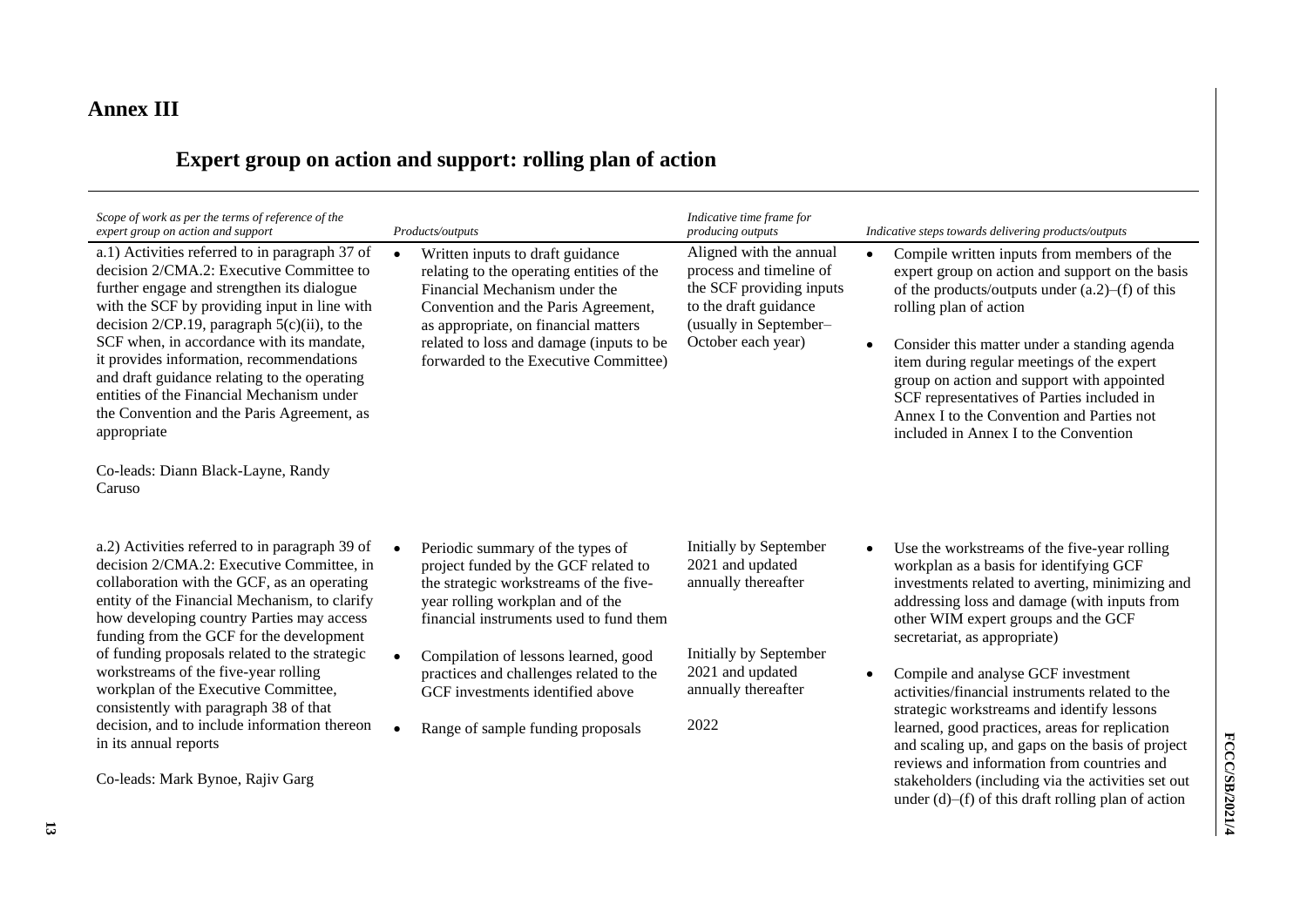| Scope of work as per the terms of reference of the<br>expert group on action and support                                                                                                                                                                                                                                                               | Products/outputs                                                                                                                                                                                                                                                                                                                                                                                                                                                                                                                                                                          | Indicative time frame for<br>producing outputs                                                       | Indicative steps towards delivering products/outputs                                                                                                                                                                                                                                                                                                                                                                                                                                                                                                                                                                                                                                                                                                                                                                                                                                                                                                                                                                                                                                                                                                                                                                                      |
|--------------------------------------------------------------------------------------------------------------------------------------------------------------------------------------------------------------------------------------------------------------------------------------------------------------------------------------------------------|-------------------------------------------------------------------------------------------------------------------------------------------------------------------------------------------------------------------------------------------------------------------------------------------------------------------------------------------------------------------------------------------------------------------------------------------------------------------------------------------------------------------------------------------------------------------------------------------|------------------------------------------------------------------------------------------------------|-------------------------------------------------------------------------------------------------------------------------------------------------------------------------------------------------------------------------------------------------------------------------------------------------------------------------------------------------------------------------------------------------------------------------------------------------------------------------------------------------------------------------------------------------------------------------------------------------------------------------------------------------------------------------------------------------------------------------------------------------------------------------------------------------------------------------------------------------------------------------------------------------------------------------------------------------------------------------------------------------------------------------------------------------------------------------------------------------------------------------------------------------------------------------------------------------------------------------------------------|
| b) Collection, compilation and dissemination<br>of information on available sources of<br>support under and outside the Convention<br>and the Paris Agreement for activities<br>relevant to averting, minimizing and<br>addressing loss and damage in developing<br>country Parties<br>Co-leads: Malvern Chirume, Nisha<br>Krishnan, Nicolina Lamhauge | Collection and mapping of available<br>sources of support, including the GCF<br>and other sources of support at the<br>national, regional and global level, in a<br>user-friendly manner, for activities<br>related to averting, minimizing and<br>addressing loss and damage<br>Accessible products, for example<br>infographics, animations and web-<br>based products, related to each of the<br>five strategic workstreams to introduce<br>available sources of support (products<br>should be visually appealing and user-<br>friendly, e.g. interactive, to the extent<br>possible) | In $2021$ and on a<br>continuous basis to<br>integrate updates                                       | and experience and networks of members of<br>the expert group on action and support)<br>Develop and utilize user-friendly tools to help<br>$\bullet$<br>disseminate information on how developing<br>countries may access funding from the GCF,<br>including examples of successful GCF-funded<br>activities (e.g. through the activities set out<br>under (c) and (e) of this draft rolling plan of<br>action)<br>Conduct stocktaking of previous analyses of<br>action and support under the WIM with a view<br>to further understanding available sources of<br>support, identifying possible gaps and<br>challenges and providing recommendations for<br>improving the compilation of available sources<br>of support <sup>a</sup><br>Map identified sources of support against<br>$\bullet$<br>activities for averting, minimizing and<br>addressing loss and damage, ranging from pre-<br>emptive action and contingency/risk transfer to<br>post-impact measures (in collaboration with<br>relevant bodies and organizations as part of<br>activities set out under (d) of this draft rolling<br>plan of action)<br>Determine the target audience, including other<br>$\bullet$<br>constituted bodies, of the expected outputs and |
| c) Collaboration with the thematic expert<br>groups of the Executive Committee to<br>undertake the work referred to in paragraph<br>26 of decision 2/CMA.2: the Executive<br>Committee and its thematic expert groups to                                                                                                                               | User-friendly technical guides on topics<br>$\bullet$<br>in the thematic area of the expert group<br>on action and support catered to<br>specific country contexts and types of<br>climate impact (in collaboration with                                                                                                                                                                                                                                                                                                                                                                  | On a rolling basis, with<br>the possible topics for the<br>guides to be agreed by<br>the end of 2021 | identify dissemination strategies<br>Engage with other expert groups to define<br>$\bullet$<br>topics and develop outlines of the technical<br>guides for clearance by the Executive<br>Committee                                                                                                                                                                                                                                                                                                                                                                                                                                                                                                                                                                                                                                                                                                                                                                                                                                                                                                                                                                                                                                         |

develop technical guides within their work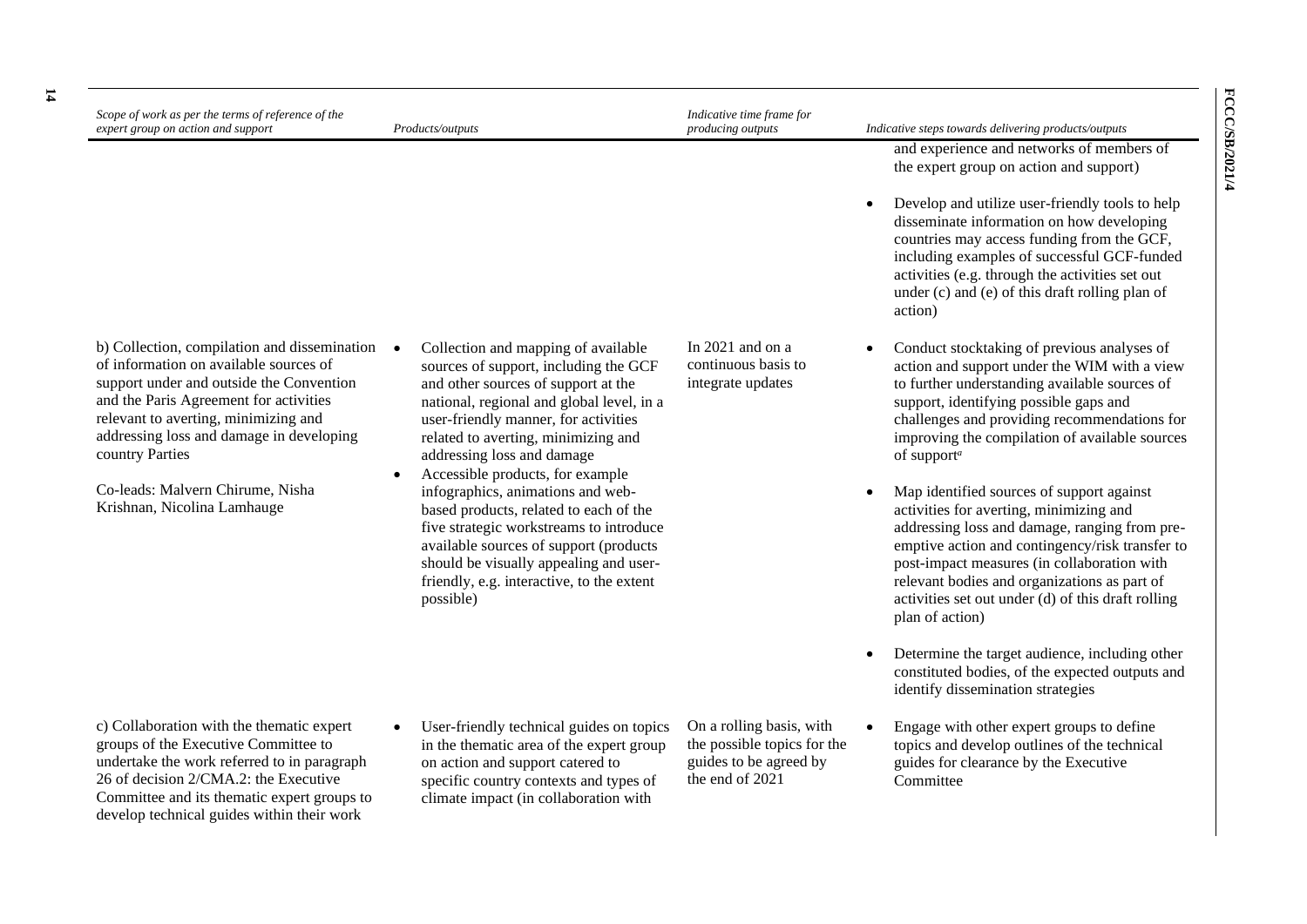| Scope of work as per the terms of reference of the<br>expert group on action and support                                                                                                                                                                                                                                                                   | Products/outputs                                                                                                                                                                                                                                           | Indicative time frame for<br>producing outputs                                                                                                      | Indicative steps towards delivering products/outputs                                                                                                                                                                                                                                                                                                                                                                                                                                                                                                                                                                                                                                                                                                                                                                                                                                                                                                                                                                                             |
|------------------------------------------------------------------------------------------------------------------------------------------------------------------------------------------------------------------------------------------------------------------------------------------------------------------------------------------------------------|------------------------------------------------------------------------------------------------------------------------------------------------------------------------------------------------------------------------------------------------------------|-----------------------------------------------------------------------------------------------------------------------------------------------------|--------------------------------------------------------------------------------------------------------------------------------------------------------------------------------------------------------------------------------------------------------------------------------------------------------------------------------------------------------------------------------------------------------------------------------------------------------------------------------------------------------------------------------------------------------------------------------------------------------------------------------------------------------------------------------------------------------------------------------------------------------------------------------------------------------------------------------------------------------------------------------------------------------------------------------------------------------------------------------------------------------------------------------------------------|
| in their respective thematic areas, avoiding<br>duplication of work across workstreams <sup>b</sup><br>Co-leads: Nisha Krishnan, Nicolina<br>Lamhauge, Daniel Osgood                                                                                                                                                                                       | the other thematic expert groups and<br>avoiding duplication of efforts)                                                                                                                                                                                   |                                                                                                                                                     | Produce user-friendly technical guides using<br>$\bullet$<br>accessible products, for example infographics<br>and animations, as a means to disseminate this<br>information (resources permitting)                                                                                                                                                                                                                                                                                                                                                                                                                                                                                                                                                                                                                                                                                                                                                                                                                                               |
| d) Collaboration with relevant bodies and<br>organizations under and outside the<br>Convention and the Paris Agreement<br>pursuant to decision 2/CP.19, paragraph<br>5(c)(iii)                                                                                                                                                                             | Collaboration on delivering an initial<br>set of outputs, as identified under (a)-<br>(f) of this draft rolling plan of action<br>Identification of further<br>activities/outputs to be delivered<br>collaboratively at the first meeting of<br>every year | On a continuous basis,<br>with possible areas for<br>collaboration to be<br>discussed and agreed at<br>the first meeting of every<br>year           | Identify opportunities for collaboration with<br>other bodies and organizations for "facilitating<br>the mobilization and securing of expertise, and<br>enhancement of support, including finance,<br>technology and capacity-building, to strengthen<br>existing approaches and, where necessary,<br>facilitate the development and implementation<br>of additional approaches to address loss and<br>damage associated with climate change<br>impacts, including extreme weather events and<br>slow onset events"<br>Identify areas in which to undertake<br>collaborative activities, including by discussing<br>relevant ongoing work by member<br>organizations of the expert group on action and<br>support, with a view to developing possible<br>areas of collaboration (1) with expert group<br>members in undertaking this draft rolling plan<br>of action; (2) with other expert groups of the<br>Executive Committee; and (3) with other<br>constituted bodies and the operating entities of<br>the Financial Mechanism <sup>c</sup> |
| e) Organization of events in conjunction<br>with relevant meetings and conferences,<br>including the NAP Expo and regional<br>events, to share information and experience<br>relating to accessing available sources of<br>support for averting, minimizing and<br>addressing loss and damage associated with<br>the adverse effects of climate change, in | Organization of events                                                                                                                                                                                                                                     | On a rolling basis,<br>ensuring a lead time of at<br>least two months between<br>the identification and the<br>organization of any<br>planned event | Identify relevant/possible events at the global,<br>regional and national level on the basis of the<br>collection of bodies, organizations, initiatives<br>and events identified under (d) of this draft<br>rolling plan of action and as relevant for<br>disseminating planned products/outputs,<br>including by taking into account the relevant<br>target audiences                                                                                                                                                                                                                                                                                                                                                                                                                                                                                                                                                                                                                                                                           |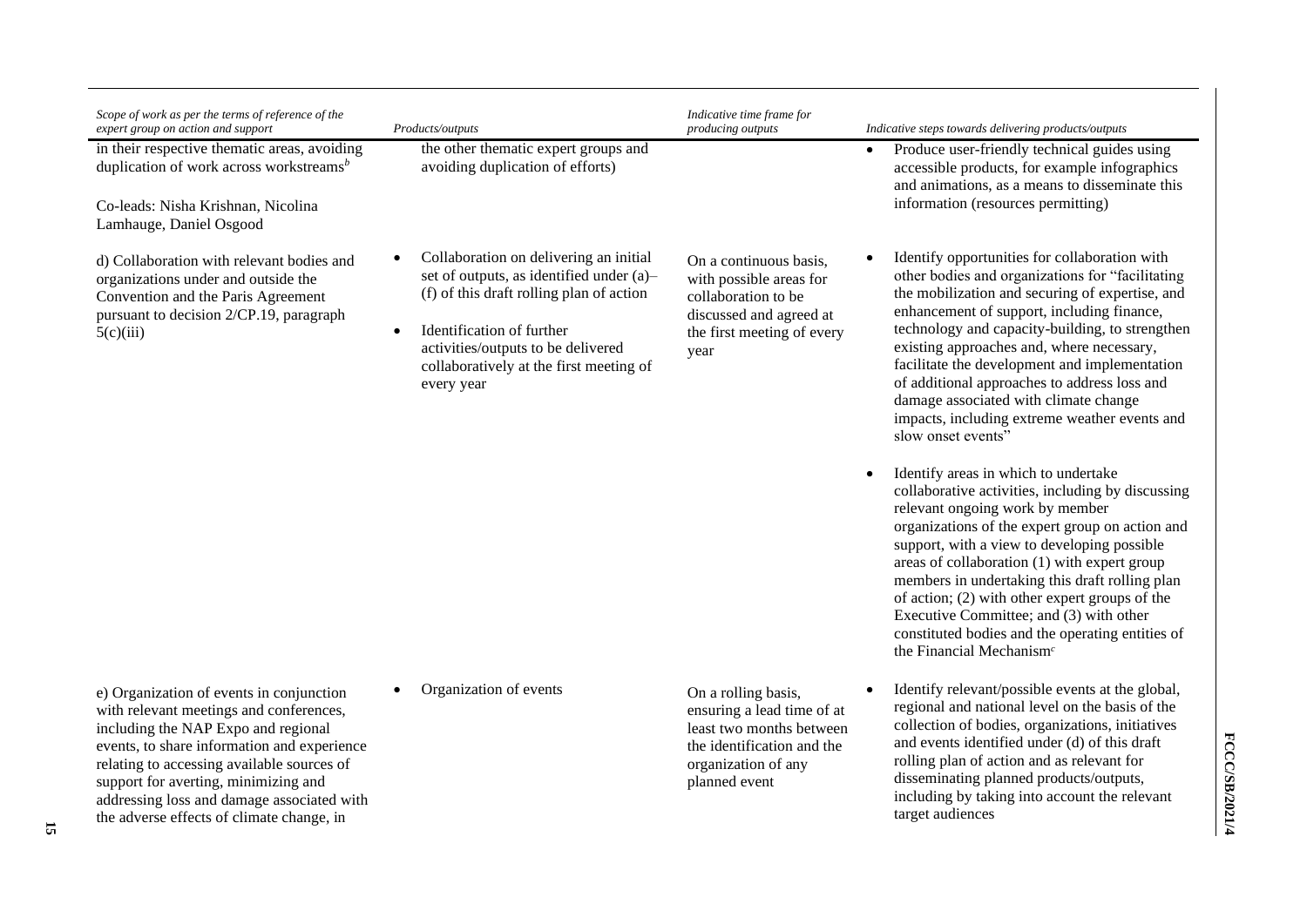| Ξ |
|---|
|   |
| ١ |
|   |
|   |
|   |

| Scope of work as per the terms of reference of the<br>expert group on action and support                                                                                                                                                                                                 | Products/outputs                                                                                                                                                                                                                                                                                                                                                                                    | Indicative time frame for<br>producing outputs                                     | Indicative steps towards delivering products/outputs                                                                                                                                                                                                                                                                                                                                                                                                                                                                                                                                                                                                            |
|------------------------------------------------------------------------------------------------------------------------------------------------------------------------------------------------------------------------------------------------------------------------------------------|-----------------------------------------------------------------------------------------------------------------------------------------------------------------------------------------------------------------------------------------------------------------------------------------------------------------------------------------------------------------------------------------------------|------------------------------------------------------------------------------------|-----------------------------------------------------------------------------------------------------------------------------------------------------------------------------------------------------------------------------------------------------------------------------------------------------------------------------------------------------------------------------------------------------------------------------------------------------------------------------------------------------------------------------------------------------------------------------------------------------------------------------------------------------------------|
| collaboration with relevant constituted<br>bodies and organizations under and outside<br>the Convention and the Paris Agreement, as<br>appropriate                                                                                                                                       |                                                                                                                                                                                                                                                                                                                                                                                                     |                                                                                    | Organize events in collaboration with relevant<br>bodies and organizations                                                                                                                                                                                                                                                                                                                                                                                                                                                                                                                                                                                      |
| f) Analysis and identification of enabling<br>conditions for effective implementation of<br>risk transfer facilities and social protection<br>schemes in the context of comprehensive<br>risk management, as appropriate<br>Co-leads: Elizabeth Emanuel, Daniel<br>Osgood, Emmanuel Seck | Accessible products, for example<br>infographics, animations and web-<br>based products, on enabling conditions<br>for effective implementation of risk<br>transfer facilities and social protection<br>schemes that highlight lessons learned,<br>good practices, gaps and challenges<br>(products should be visually appealing<br>and user-friendly, e.g. interactive, to the<br>extent possible) | Initially in the second<br>half of 2021 and on a<br>continuous basis<br>thereafter | Identify and review case studies of existing risk<br>transfer facilities, including parametric and<br>microinsurance products, and social protection<br>schemes at the regional, national and local<br>level and collate experience relating to<br>enabling conditions, including lessons learned,<br>good practices, gaps and challenges (noting<br>that some products, schemes and enabling<br>conditions apply at multiple levels)<br>Identify and review approaches, including<br>financial, technical and capacity-building<br>support, to addressing existing gaps, challenges<br>and further needs (in collaboration with the<br>TEG-CRM where relevant) |
| Development of recommendations for the<br>Executive Committee for consideration by<br>Parties                                                                                                                                                                                            | Set of recommendations for<br>consideration by Parties                                                                                                                                                                                                                                                                                                                                              | Early September (yearly<br>cycle)                                                  | Develop recommendations for the Executive<br>Committee on the basis of the outcomes of<br>activities and deliverables of the expert group<br>on action and support                                                                                                                                                                                                                                                                                                                                                                                                                                                                                              |

<sup>&</sup>lt;sup>a</sup> Previous analyses include the outcomes of the 2016 SCF Forum on financial instruments that address the risks of loss and damage associated with the adverse effects of climate change; the report on the 2018 Suva expert dialogue; the 2019 joint Technology Executive Committee–WIM Executive Committee policy brief on technologies for averting, minimizing and addressing loss and damage in coastal zones; biennial assessments of the SCF; and the 2019 technical paper on the sources of and modalities for accessing financial support for addressing loss and damage.

**16**

*b* These technical guides shall include sections on (1) risk assessment, including long-term risk assessment, of climate change impacts; (2) approaches to averting, minimizing and addressing loss and damage associated with such risk assessment; (3) resources available for supporting such approaches; and (4) monitoring systems for assessing the effectiveness of these approaches.

*<sup>c</sup>* See also the activities set out under (a.2) of this draft rolling plan of action.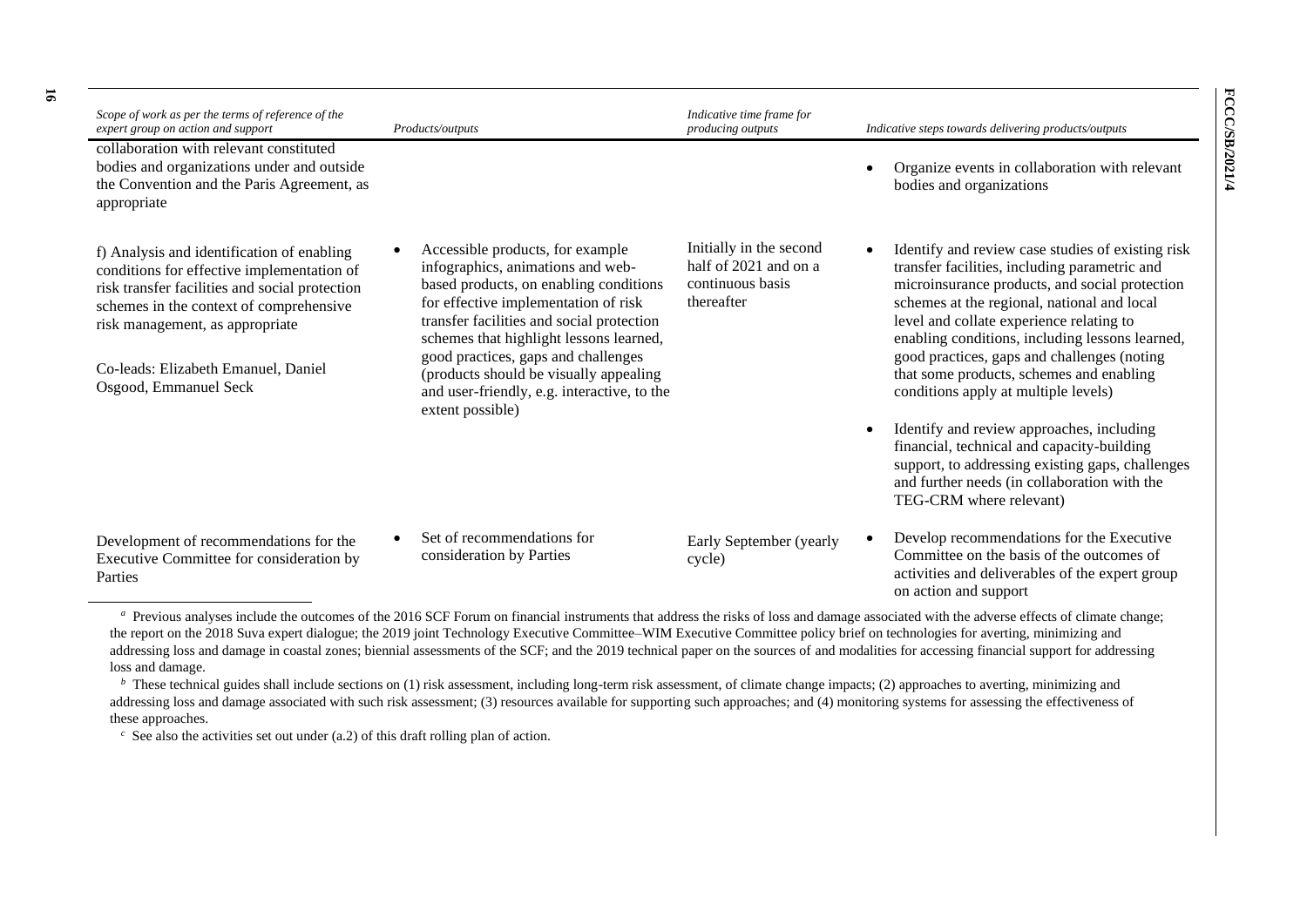# **Annex IV**

# **Expert group on non-economic losses: rolling plan of action**

| Cluster                                                 | Reference to scope of work as per<br>terms of reference                                                                                                                                                                                                                                   | Activities                                                                                                                                                                                                                                                                                                                                                                                                                                                                                                                                                                                                                                                                                                                                                                                                                                                                                                                                                                                                                                                                                                      | <b>Deliverables</b>                                                                                                                                                                                                                                                                                                                                                                                                                      | Indicative time frame                                                                                                                                                                               |
|---------------------------------------------------------|-------------------------------------------------------------------------------------------------------------------------------------------------------------------------------------------------------------------------------------------------------------------------------------------|-----------------------------------------------------------------------------------------------------------------------------------------------------------------------------------------------------------------------------------------------------------------------------------------------------------------------------------------------------------------------------------------------------------------------------------------------------------------------------------------------------------------------------------------------------------------------------------------------------------------------------------------------------------------------------------------------------------------------------------------------------------------------------------------------------------------------------------------------------------------------------------------------------------------------------------------------------------------------------------------------------------------------------------------------------------------------------------------------------------------|------------------------------------------------------------------------------------------------------------------------------------------------------------------------------------------------------------------------------------------------------------------------------------------------------------------------------------------------------------------------------------------------------------------------------------------|-----------------------------------------------------------------------------------------------------------------------------------------------------------------------------------------------------|
| Stocktaking of<br>relevant data, tools<br>and knowledge | Collecting and<br>synthesizing information<br>on available tools for<br>assessing non-economic<br>losses and disseminating<br>or otherwise making<br>available that information,<br>including via the<br><b>UNFCCC</b> website<br>Coordinators:<br>Deissy Martinez Baron,<br>Seyni Salack | 1) Collect information, on a rolling basis, on<br>available tools for assessing non-economic losses and<br>update the technical paper on non-economic losses<br>(in collaboration with other WIM expert groups)<br>The updated technical paper will inform activities in<br>the awareness-raising, outreach and support strategy<br>cluster<br>2) Produce synthesis products on tools, including<br>lessons learned, best practices and information gaps,<br>for assessing non-economic losses as part of the<br>awareness-raising, outreach and support strategy,<br>including by building on existing information needs<br>assessments as well as conducting new ones<br>Existing information needs assessments may include<br>those conducted under the Lima Adaptation<br>Knowledge Initiative and the Nairobi work<br>programme or the national adaptation plan process as<br>well as the WIM. New assessments may be<br>conducted in collaboration with target<br>groups/stakeholders, e.g. at capacity-building events<br>like those under the awareness-raising, outreach and<br>support strategy below | Updated technical paper on non-<br>economic losses<br>(FCCC/TP/2013/2)<br>Database of information on tools<br>for assessing non-economic<br>losses, including lists of<br>outstanding information gaps, as<br>part of existing WIM information<br>systems<br>Synthesis products on tools for<br>assessing non-economic losses,<br>including lessons learned, best<br>practices and information gaps,<br>targeted at specific user groups | First half of 2021<br>Database to be updated on a<br>rolling basis<br>Second half of 2021                                                                                                           |
| Awareness-raising,<br>outreach and<br>support strategy  | Developing an awareness-<br>raising strategy and related<br>knowledge products,<br>outreach material and key<br>messages on non-<br>economic losses                                                                                                                                       | 3) Develop and continually update a set of key<br>messages on the WIM, loss and damage and non-<br>economic losses based on the updated technical paper<br>under activity 1 above (in collaboration with other<br>WIM expert groups)<br>4) Develop, and regularly disseminate, targeted<br>outreach and awareness-raising material tailored to<br>the needs of different stakeholders profiled at the<br>global, regional, subregional and local level, building                                                                                                                                                                                                                                                                                                                                                                                                                                                                                                                                                                                                                                                | Key messages (on the WIM/loss<br>and damage in general and<br>specific to the expert group) for<br>awareness-raising and outreach<br>purposes tailored to different<br>target audiences<br>Outreach material on (a) existing<br>information collected through the<br>stocktake, and (b) knowledge                                                                                                                                        | First set of messages in first<br>half of 2021, and to be<br>updated on a rolling basis<br>Outreach material on (a) in<br>second half of 2021;<br>outreach material on (b) in<br>first half of 2022 |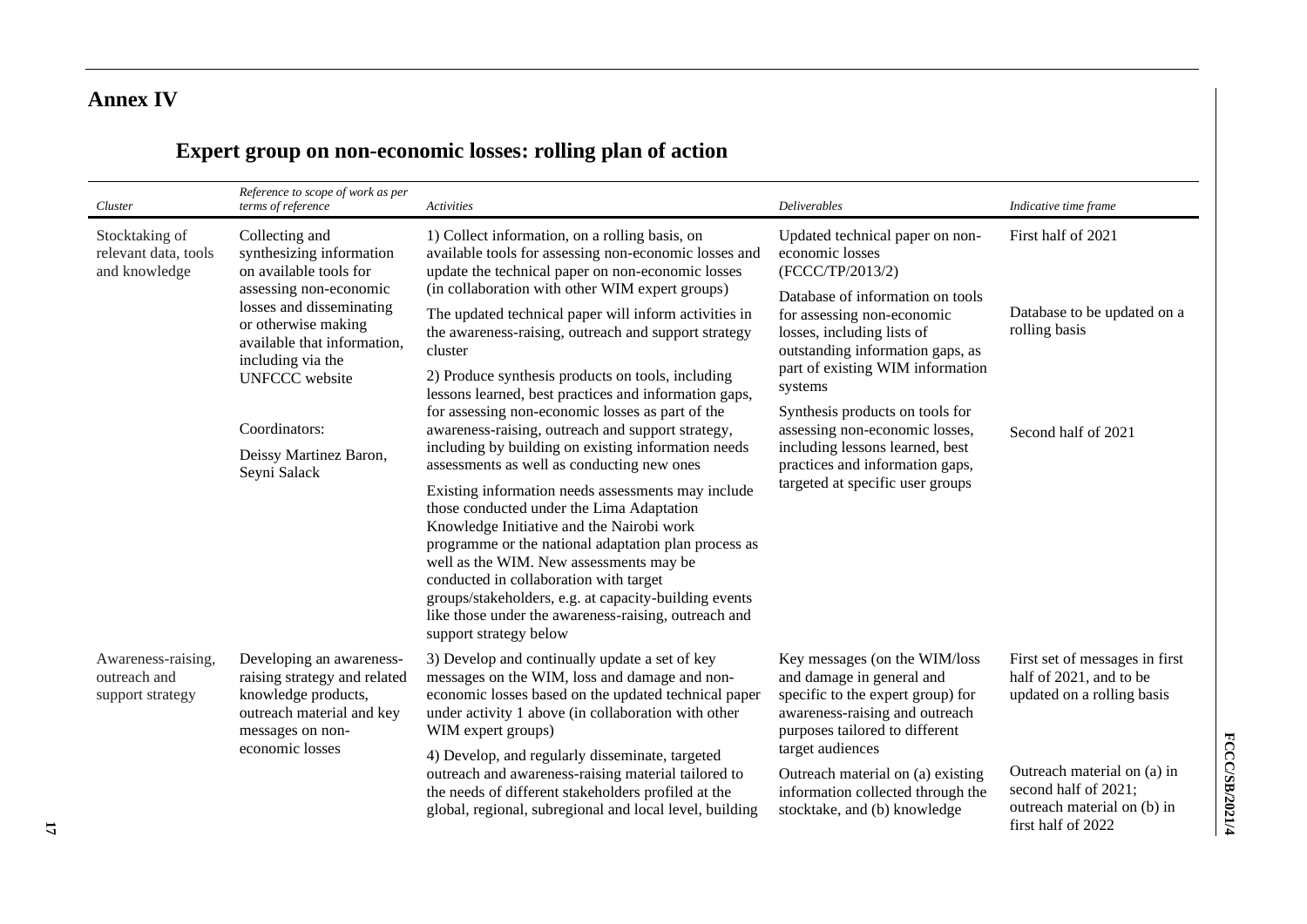| Cluster                                                      | Reference to scope of work as per<br>terms of reference                                                                                                                                           | Activities                                                                                                                                                                                                                                                                            | <b>Deliverables</b>                                                                                      | Indicative time frame                                                                           |
|--------------------------------------------------------------|---------------------------------------------------------------------------------------------------------------------------------------------------------------------------------------------------|---------------------------------------------------------------------------------------------------------------------------------------------------------------------------------------------------------------------------------------------------------------------------------------|----------------------------------------------------------------------------------------------------------|-------------------------------------------------------------------------------------------------|
|                                                              | <b>Coordinators: Eustace</b><br>Crispin d'Auvergne,<br>Godwell Nhamo                                                                                                                              | on the key messages developed under activity 3<br>above (in collaboration with other WIM expert<br>groups and partners and possibly to be reviewed by<br>peers and stakeholders)                                                                                                      | products and activities of the<br>expert group                                                           |                                                                                                 |
|                                                              | Fostering existing and/or<br>building new partnerships<br>and otherwise cooperating<br>with stakeholders engaged<br>in work on non-economic<br>losses                                             | 5) Map potential partners working on non-economic<br>losses and engage in relevant activities under the plan<br>of action (in collaboration with other WIM expert<br>groups, as appropriate)                                                                                          | Partnership engagement strategy,<br>with due consideration of<br>geographic and thematic<br>distribution | First half of 2021, and to be<br>updated on a rolling basis                                     |
|                                                              | Coordinators: Shella<br>Biallas, Sisira<br>Madurapperuma                                                                                                                                          |                                                                                                                                                                                                                                                                                       |                                                                                                          |                                                                                                 |
|                                                              | Inviting partners to<br>coordinate related<br>capacity-building events at<br>the regional and national<br>level to identify capacity                                                              | 6) Scope and prioritize regional/national events and<br>mobilize partners to collaborate with the expert group<br>in using these events to identify and address capacity<br>and support needs of developing countries in relation<br>to assessing and addressing non-economic losses, | Partnership engagement strategy<br>tailored to capacity-building<br>events                               | Initial scoping in first half of<br>2021, and continuous<br>thereafter                          |
|                                                              | needs and support with a<br>view to supporting the<br>efforts of developing<br>countries to assess and<br>address non-economic<br>losses                                                          | building on gaps identified under activities 1 and 2<br>above (in collaboration with other WIM expert<br>groups, as appropriate)                                                                                                                                                      | Set of key findings and<br>recommendations derived from<br>the capacity-building events                  | Continuous, with final list of<br>key findings and<br>recommendations in second<br>half of 2022 |
|                                                              | <b>Coordinators: Eustace</b><br>Crispin d'Auvergne,<br>Verona Collantes-Lebale                                                                                                                    |                                                                                                                                                                                                                                                                                       |                                                                                                          |                                                                                                 |
| Enhancing<br>technical guidance<br>and catalysing<br>support | Developing guidelines,<br>jointly with the task force<br>on displacement, as<br>appropriate, on averting,<br>minimizing and addressing<br>non-economic losses in the<br>context of human mobility | 7) Form a small working group jointly with the TFD<br>to outline the guidelines and produce a draft for<br>consideration by the expert group, the TFD and,<br>where appropriate, the Executive Committee, and<br>finalize for subsequent dissemination                                | Final guidelines                                                                                         | First half of 2022                                                                              |

**FCCC/SB/2021/4**

FCCC/SB/2021/4

**18**